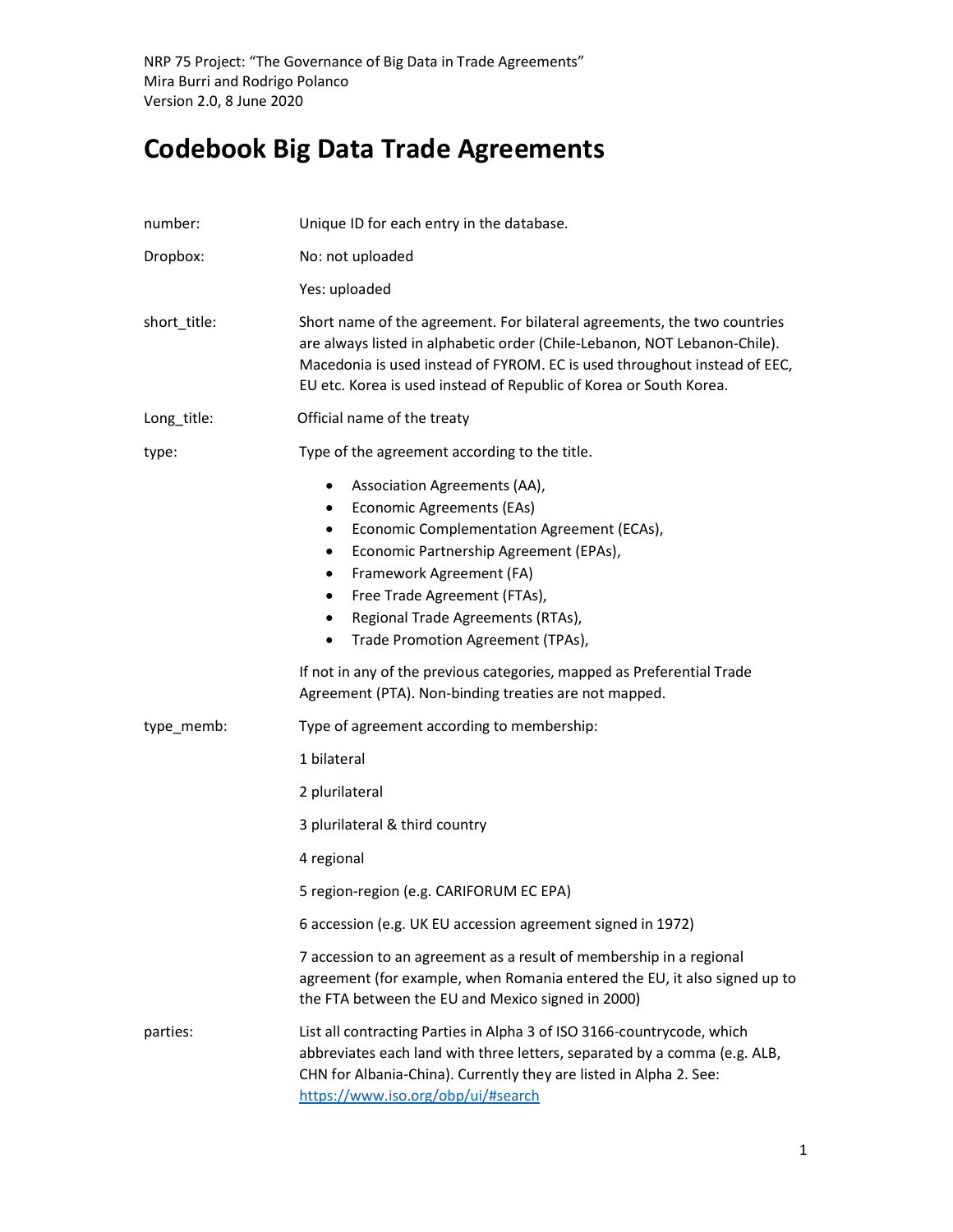|                   | Note: the abbreviation 'EU' represents all the EU Member states that signed<br>the agreement                                                                                                                                                                                                      |
|-------------------|---------------------------------------------------------------------------------------------------------------------------------------------------------------------------------------------------------------------------------------------------------------------------------------------------|
| Status parties:   | According to the UN World Economic Situation and Prospects report.                                                                                                                                                                                                                                |
|                   | 1: Developed and developing                                                                                                                                                                                                                                                                       |
|                   | 2: Developing and developing                                                                                                                                                                                                                                                                      |
|                   | 3: Developed and developed                                                                                                                                                                                                                                                                        |
| date_signed:      | List the date on which the agreement was signed, following the format<br>DD.MM.YYYY.                                                                                                                                                                                                              |
| date_into_force:  | List the date on which the agreement entered into force, following the<br>format DD.MM.YYYY. If the date is different for each contracting State, it<br>adds the Alpha 3 of ISO 3166-countrycode in parenthesis, separating each<br>country with commas. E.g.: 22.01.2017 (ALB), 22.03.2017 (CHN) |
|                   | Where the information available is only the year, blanks are filled with zeros<br>e.g. 00.00.2017, or where an agreement has been in force since June 2017,<br>00.06.2017.                                                                                                                        |
|                   | Where the dates for goods and services differ, is indicated with G and S to<br>differentiate e.g.: 22.01.2012 (g), 01.01.2013(S)                                                                                                                                                                  |
| in_force_status:  | Whether the date is still into force by the following categories:                                                                                                                                                                                                                                 |
|                   | 1 treaty is in force                                                                                                                                                                                                                                                                              |
|                   | 2 treaty is not in force                                                                                                                                                                                                                                                                          |
|                   | 3 treaty is not completely expired or "partially in force"                                                                                                                                                                                                                                        |
|                   | 4 treaty has been ratified not by all parties                                                                                                                                                                                                                                                     |
| accessions        | Represents the accession of one or several countries to a treaty. The Alpha 3<br>of ISO 3166-countrycode in parenthesis, separating each country with<br>commas, follows accession date. E.g.: 22.01.2017 (ALB), 22.03.2017 (CHN)                                                                 |
| withdrawals       | Represent the withdrawal of one or several countries to a treaty. The Alpha 3<br>of ISO 3166-countrycode in parenthesis, separating each country with<br>commas, follows the withdrawal date. E.g.: 22.01.2017 (ALB), 22.03.2017<br>(CHN)                                                         |
| date_terminated:  | Date of the termination, if the treaty is terminated, following the format<br>DD.MM.YYYY. If the date is different for each contracting State, it adds the<br>Alpha 3 of ISO 3166-countrycode in parenthesis, separating each country<br>with commas. E.g.: 22.01.2017 (ALB), 22.03.2017 (CHN)    |
| termination_type: | Means in which the treaty was terminated. There are the following types of<br>termination:                                                                                                                                                                                                        |
|                   | Expired<br>1.<br>Replaced by a new treaty<br>2.                                                                                                                                                                                                                                                   |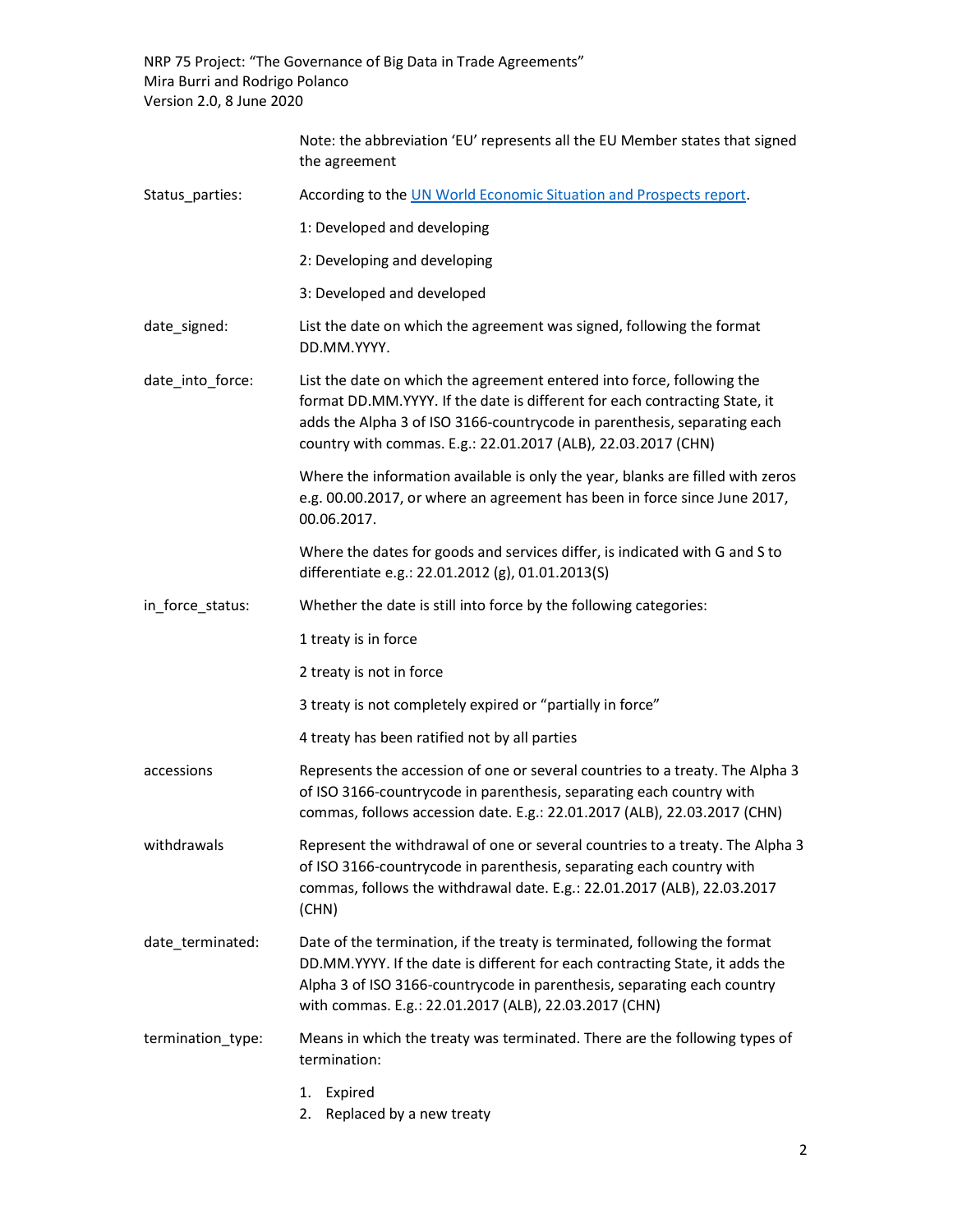|                    | 3.<br>Terminated by consent<br>Unilaterally denounced<br>4.                                                                                                                                                                                                                                                                                        |
|--------------------|----------------------------------------------------------------------------------------------------------------------------------------------------------------------------------------------------------------------------------------------------------------------------------------------------------------------------------------------------|
| protocol_signed:   | Any relevant protocols or amendments associated with the treaty, entering<br>the date they were signed, following the format DD.MM.YYYY. If the date is<br>different for each contracting State, it adds the Alpha 3 of ISO 3166-<br>countrycode in parenthesis, separating each country with commas. E.g.:<br>22.01.2017 (ALB), 22.03.2017 (CHN)  |
|                    | Where there is more than one protocol, the date and the number of the<br>protocol are in brackets e.g.: 22.01.2012 (P1), 01.01.2017(P2)                                                                                                                                                                                                            |
| protocol_in_force: | Any relevant protocols or amendments associated with the treaty entered<br>into force, entering the date following the format DD.MM.YYYY. If the date is<br>different for each contracting State, it adds the Alpha 3 of ISO 3166-<br>countrycode in parenthesis, separating each country with commas. E.g.:<br>22.01.2017 (ALB), 22.03.2017 (CHN) |
| replace_name:      | If the treaty was replaced and its termination Type was "replacement", lists<br>the name and date of the new treaty with which the treaty was replaced.                                                                                                                                                                                            |
| replace_reference: | Number of the new treaty that replaces one previously coded.                                                                                                                                                                                                                                                                                       |
| region_con:        | The following categories are used:                                                                                                                                                                                                                                                                                                                 |
|                    | Africa<br>$\bullet$<br>Americas<br>Asia<br>٠<br>Europe<br>٠<br>Intercontinental<br>٠<br>Oceania<br>٠                                                                                                                                                                                                                                               |
| language:          | Languages in which the treaty was prepared, using the abbreviations of ISO<br>639-1:2002, which provides a 2-letter code that has been designed to<br>represent most of the major languages of the world. See:<br>http://www.loc.gov/standards/iso639-2/php/code_list.php                                                                          |
|                    | In case that the treaty has more than one official language, it adds every<br>language separated by a ";"                                                                                                                                                                                                                                          |

#### Extent of legalization

[ecommerce\_soft\_legalization] Does the agreement include non-binding obligations on e-commerce?

"Soft" commitments are those that are not enforceable by another Party. These are commitments to make "best efforts" to comply with a provision or a principle, but a claim for their non-compliance cannot be brought under the dispute settlement mechanism of the agreement.

Example of non-binding commitments: 'recognize the importance', 'shall work towards', 'promote'. Cooperation provisions are always considered as non-binding unless an obligation to cooperate in certain areas is made explicit in the treaty, within a specific framework and time.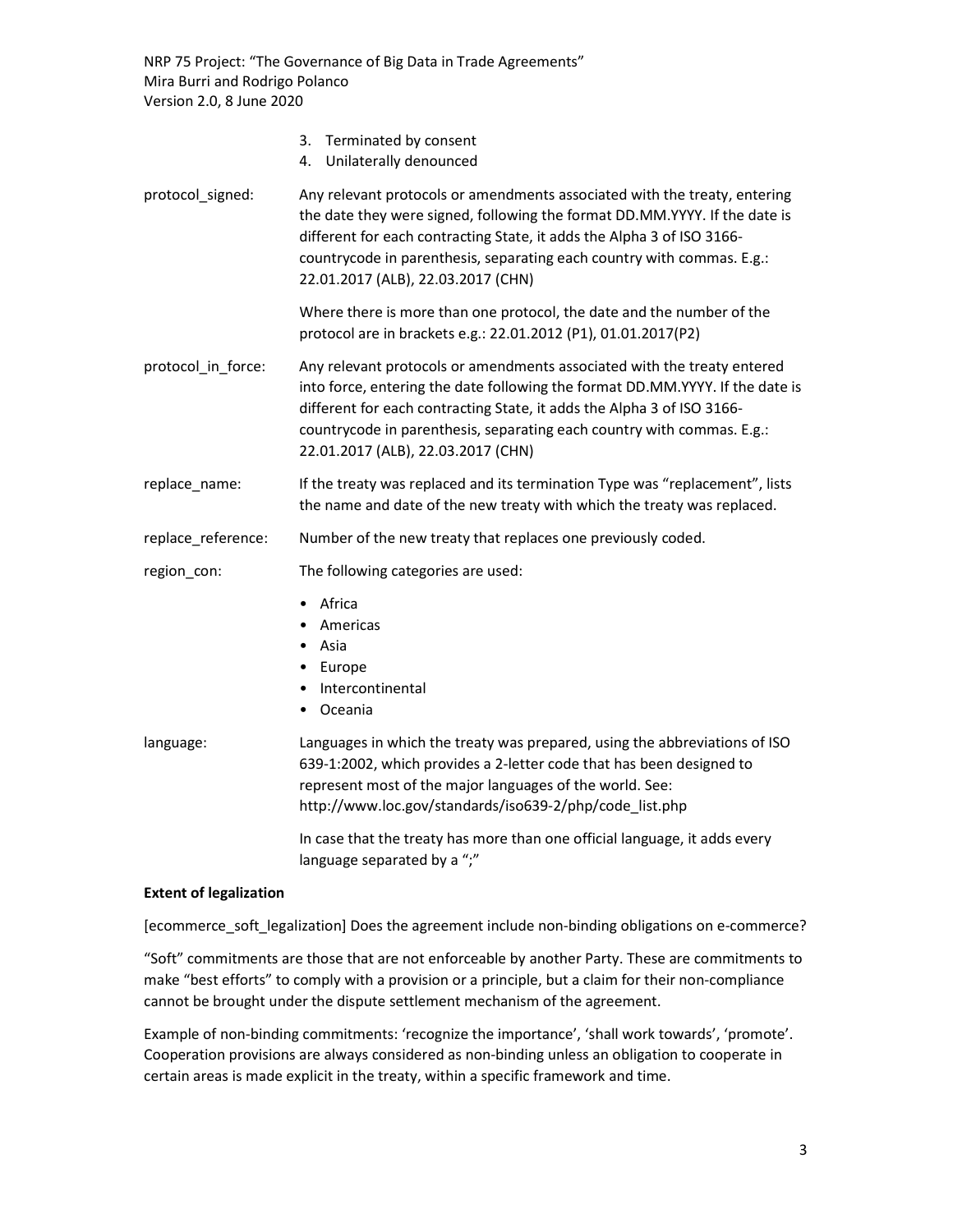When coding these provisions, take into account that several treaties use language that initially it can be considered as 'binding' (e.g. 'shall') but that after adding another verb becomes hortatory (e.g. 'shall endeavour').

0: no

#### 1: yes (soft), highlighted in yellow

[ecommerce\_mixed\_legalization] Does the agreement includes both binding and non-binding obligations on e-commerce?

To consider an agreement with "mixed legalization", the treaty should have both soft and hard commitments, regardless the number of provisions that have such characteristics; or if the agreement "allows" for something that is not explicitly implemented in the text (e.g. certain exceptions).

If an agreement has both hard and soft commitments on exactly the same topic (e.g. consumer protection, could have both hard commitments and soft cooperation commitments), the agreement should be considered as having "hard" commitments.

Here we code 2 also if a treaty is only partially applicable (e.g. some specific provisions of the TRIPS Agreement, not the whole treaty).

0: no

#### 2: yes, highlighted in both yellow and green.

[ecommerce\_hard\_legalization] Does the agreement include binding obligations on e-commerce?

"Hard" commitments are those that are enforceable by another Party. These are commitments that oblige a Party to comply with a provision or a principle, and a claim for their non-compliance could eventually be brought under the dispute settlement mechanism of the agreement.

Example of binding commitments: 'shall', 'must', 'shall take appropriate measures'

0: no

3: yes, highlighted in green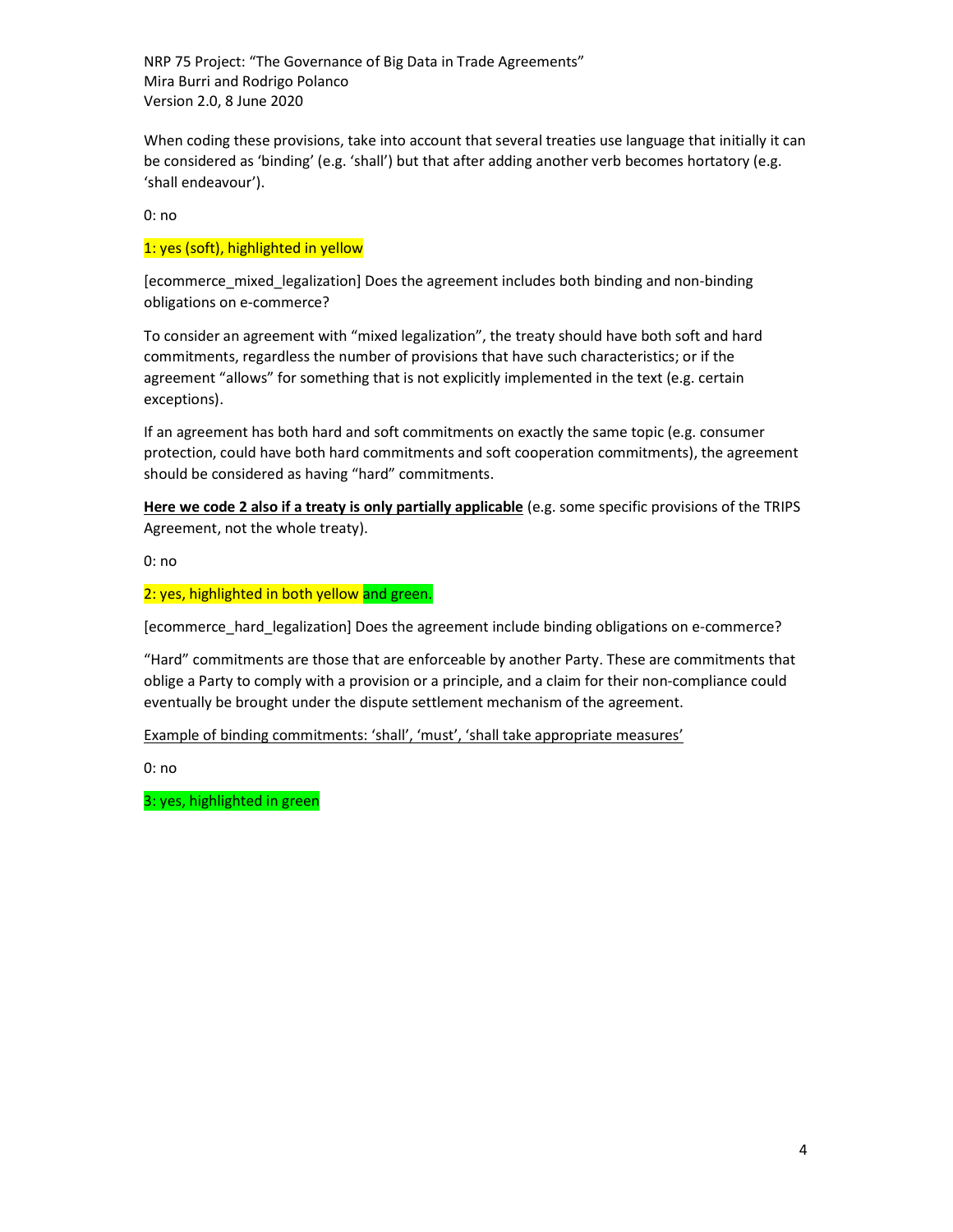## 1) E-commerce

#### 1.1 [ecommerce\_provisions] Does the agreement contain provisions on e-commerce?

Explanation: E-commerce is defined at WTO as the 'production, distribution, marketing, sale or delivery of goods and services by electronic means'. Following Monteiro and Teh (2017), keywords that can be used to identify e-commerce provisions are: computerized, cyber, digital, electronic, electronic commerce, e-commerce, e-government, information and communication, ITC, internet, online, paperless and telecommunication.

0: no provision on e-commerce

1: provisions on e-commerce or selected chapters

#### 1.2 [ecommerce\_chapter] Does the agreement contain an e-commerce chapter?

Explanation: E-commerce is defined at WTO as the 'production, distribution, marketing, sale or delivery of goods and services by electronic means'. Following Monteiro and Teh (2017), keywords that can be used to identify e-commerce provisions are: computerized, cyber, digital, electronic, electronic commerce, e-commerce, e-government, information and communication, ITC, internet, online, paperless and telecommunication (e.g.: A 'digital trade chapter' or 'electronic technologies in trade' (EAEU-Vietnam) equivalent to an e-commerce chapter).

We considered dedicated sub-sections on e-commerce inside of a chapter, as a separate chapter for the purposes of the coding.

0: no chapter on e-commerce

1: full chapter on e-commerce

#### 1.3 [ecommerce\_nt] Does the agreement provide for national treatment in e-commerce?

Explanation: The code is 1 if there is a specific clause on national treatment for digital products or in the context of e-commerce provisions, either as a standalone provision or as part of a provision on non-Discriminatory Treatment of Digital Products. National treatment means that parties should give a treatment no less favourable to other parties than they accord to domestic producers.

National treatment for services (as found in the trade in services chapter) or for investment (as found in the investment chapter) is not relevant for this question.

0: no

1: yes (soft); 2: yes (mixed); 3: yes (hard)

#### 1.4 [ecommerce\_mfn] Does the agreement provide for MFN treatment in e-commerce?

Explanation: The code is 1 if there is a specific clause on most-favoured-nation treatment for digital products or in the context of e-commerce provisions, either as a standalone provision or as part of a provision on non-Discriminatory Treatment of Digital Products. MFN treatment means that parties should give a treatment no less favourable to other parties than they accord to non-parties.

MFN treatment for services (as found in the trade in services chapter) of for investment (as found in the investment chapter) is not relevant for this question.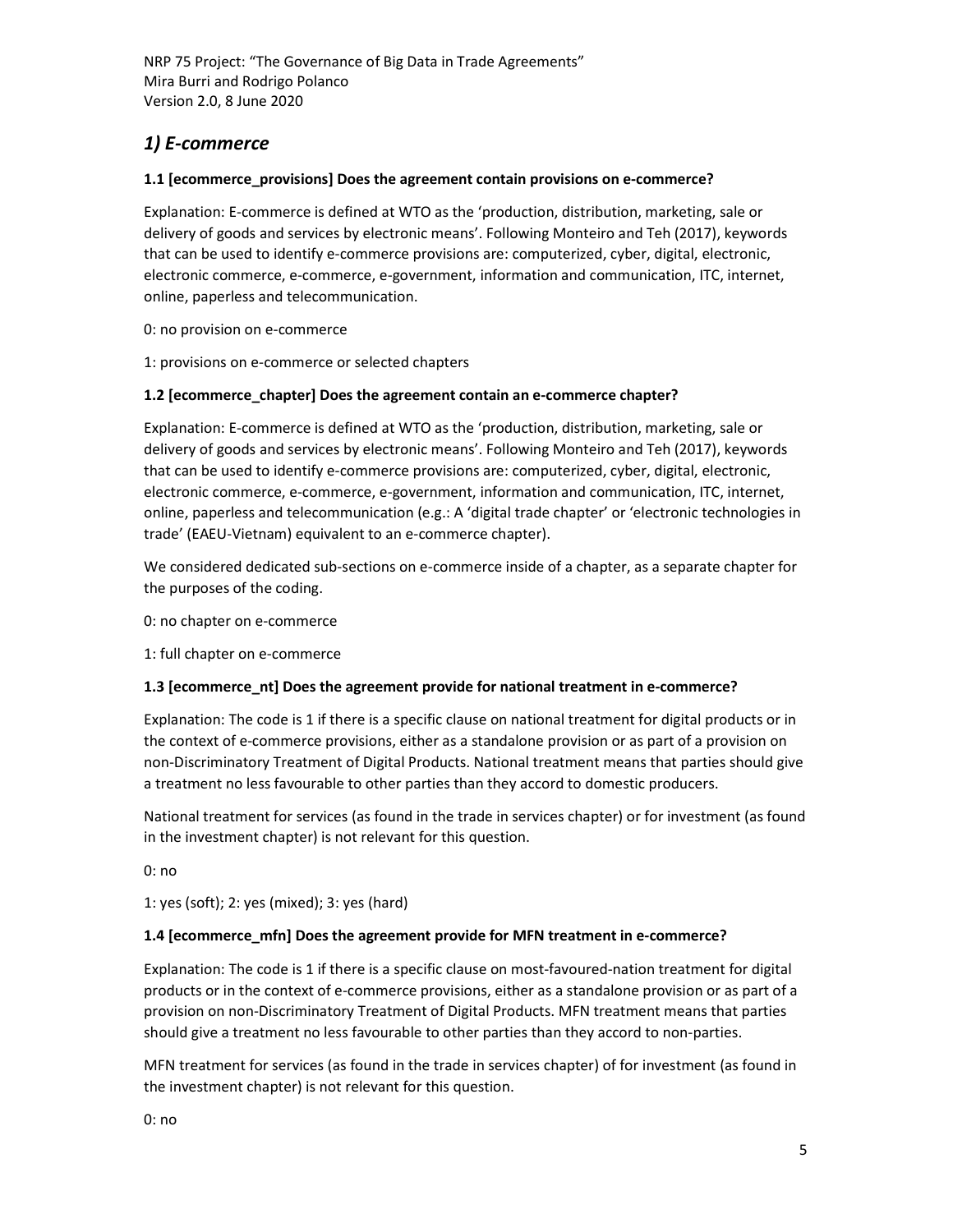1: yes (soft); 2: yes (mixed); 3: yes (hard)

## 1.5. [ecommerce\_technology\_neutrality] Does the agreement include a principle of technological neutrality (i.e. same treatment for digital supply)?

Explanation: There are different versions of the principle of technological neutrality. It is understood here as a non-discrimination principle between products delivered electronically and other modes of supply (e.g. physical delivery). Technological neutrality limited to trade documents (paperless trading) is not taken into account. The neutrality should be about the product and its mode of delivery.

These provisions are also found under "Domestic Electronic Transactions Frameworks":

- gives or promotes equal treatment of electronic transactions or contracts, or
- established that laws should not discriminate arbitrarily between different forms of technology

0: no

1: yes (soft); 2: yes (mixed); 3: yes (hard)

#### 1.6. [ecommerce\_inconsistency\_rules] Does the e-commerce chapter indicate which provisions prevail in case of inconsistencies?

Services and investment chapters also deal with e-commerce to the extent that they cover products that are digital or can be delivered electronically. Here we code if the agreement include provisions indicating which chapter prevails in case of conflict with other chapters

0: no reference to other chapters or no e-commerce chapter

1: yes (soft); 2: yes (mixed); 3: yes (hard): the e-commerce chapter has a provision indicating which provisions prevail in case of inconsistency with other chapters.

## 1.7 [ecommerce\_service\_investment\_provisions] Does the e-commerce chapter refers to provisions on other chapters of the agreement, such as services and investment chapters?

Explanation: Services and investment chapters also deal with e-commerce to the extent that they cover products that are digital or can be delivered electronically, usually under the title "Electronic Supply of Services". Sometimes these provisions also refer to government procurement or financial services chapters. The applicability of other chapters also imply the applicability of their exceptions and non-conforming measures.

This provision can also be formulated as "no obligation to allow electronic delivery" except in accordance with the obligations of a Party in other chapters of the Agreement.

The code is 1 if there is a specific provision in the e-commerce chapter dealing with the interaction between e-commerce provisions and other disciplines such as services and investment.

0: no reference to other chapters or no e-commerce chapter

1: yes (soft); 2: yes (mixed); 3: yes (hard): specific reference to other chapters such as services, investment, financial services or public procurement"

1.8 [ecommerce\_services\_ma\_nt] Are there services (and investment) market access (MA) and national treatment (NT) commitments for the sectors needed for e-commerce?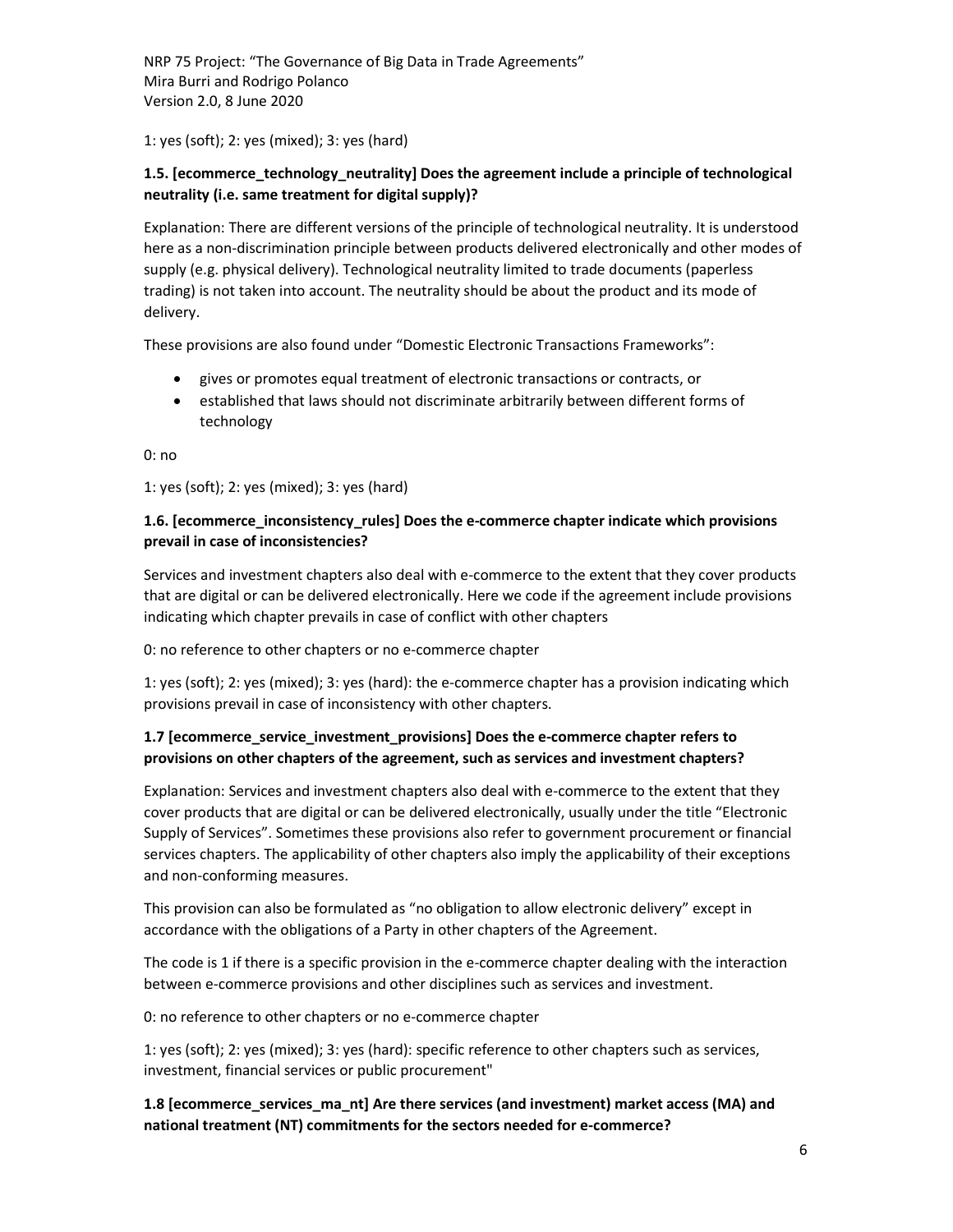Explanation: The code is 1 if the services and investment chapters have market access and national treatment commitments in the following sectors: computer and related services (CRS) (1.8.1), telecommunications (1.8.2) and financial services (1.8.3). The answer does not depend on exceptions and limitations. As long as there are commitments in some of the sub-sectors (for both cross-border trade and mode 3 or investment) for these three categories of services, the code is 1. Consider right to establishment also as part of market access.

The code is 0 if one of these sectors is fully excluded (for example financial services totally excluded in the agreement or computer services fully unbound both for market access and national treatment).

Example: Unless otherwise specified in its List of Reservations, each Party shall not adopt or maintain measures that unduly prohibit or restrict electronic commerce.

Other examples are found in services schedules. Each schedule has 4 columns:

- Column 1: Description of committed sector or sub-sector
- Column 2: Market Access (MA) Limitations
- Column 3: National Treatment (NT) Limitations
- Column 4: Additional Commitments

For each inscribed sector, undertake MA and NT commitments per mode of supply

Levels of commitments:

- "none": no limitations meaning full commitment
- "unbound": no commitment, reserves right to employ any measures inconsistent with MA or NT
- "Limitation": specifies measure(s) departing from full MA or NT that may be maintained or adopted

0: no

1: yes (soft); 2: yes (mixed); 3: yes (hard)

## 1.9. [ecommerce\_barriers] Does the agreement mention avoiding unnecessary barriers to ecommerce, or to minimise the regulatory burden on electronic commerce (usually under Domestic Electronic Transaction Framework)?

Explanation: The code is 3 if parties commit to avoid any unnecessary regulatory burden on ecommerce, or that electronic commerce not more restricted than other trade. Best endeavour clauses or the recognition of the importance of avoiding unnecessary barriers are also coded but as 1.

The provision can also include an explicit reference to domestic regulation, principle of no prior authorisation and provisions related to the conclusion of contracts by electronic means.

0: no

1: yes (soft); 2: yes (mixed); 3: yes (hard)

## 1.10. [ecommerce\_wto] Does the agreement mention the applicability of WTO rules to ecommerce?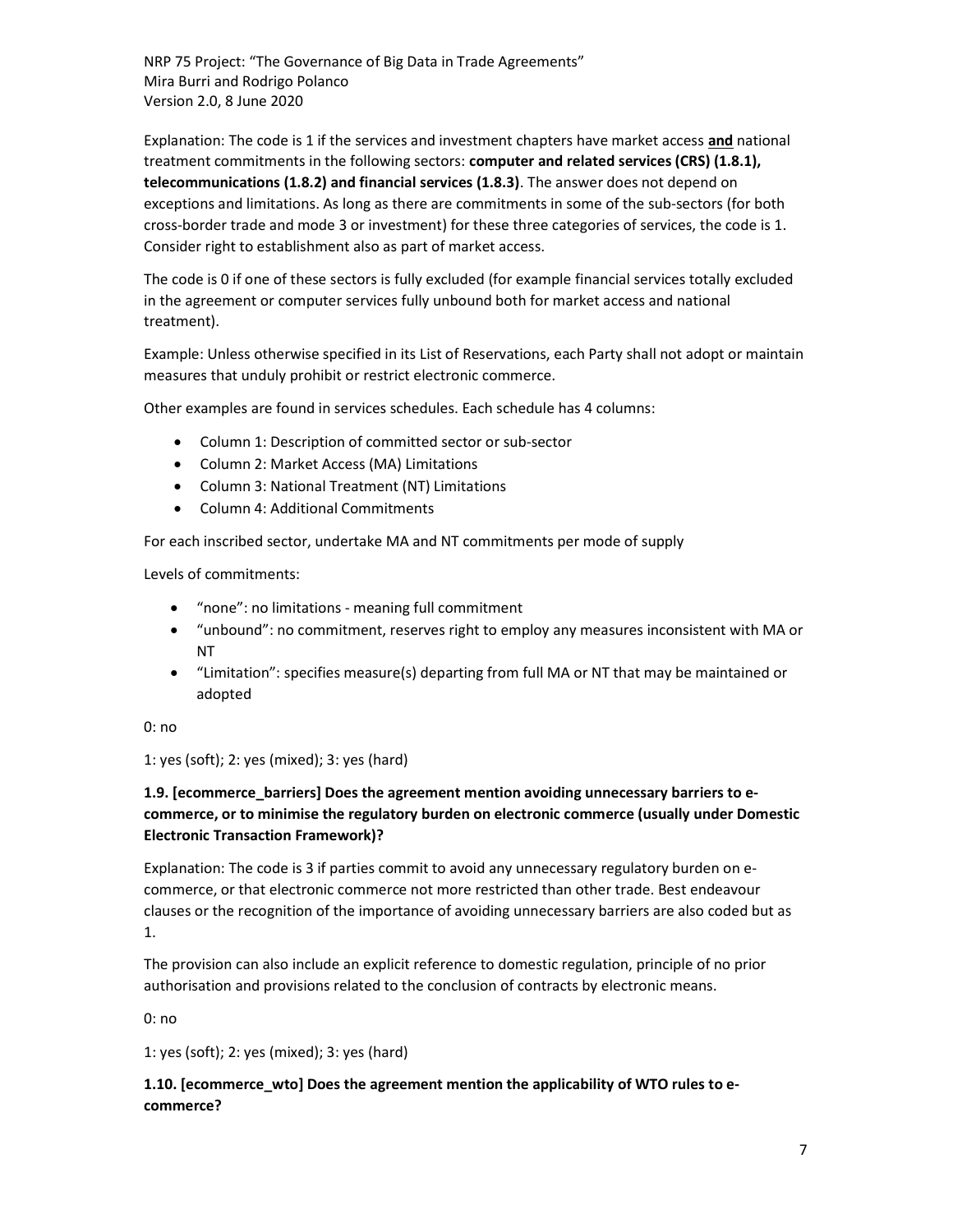Explanation: The code is yes if there is an explicit reference to the applicability of WTO rules on ecommerce or relevant WTO provisions.

0: no

1: yes (soft); 2: yes (mixed); 3: yes (hard)

#### 1.11. Custom duties

#### 1.11.1 [ecommerce\_duty] Is there a provision on the non-imposition of custom duties?

Explanation: The code is 1 is there is a provision stating a permanent moratorium on duty free treatment of electronic transmission, meaning that no customs duties should be imposed on electronic transmissions and digital products or if there is a recognition of the current practice of not imposing customs duties.

Sometimes there is an extra distinction between a digital product fixed in a carrier medium, or a digital product transmitted electronically, but both are generally considered duty-free.

0: no

1: yes (soft); 2: yes (mixed); 3: yes (hard)

## 1.11.2 [ecommerce\_duty\_custom\_value] Does the agreement include a provision on custom value of carrier mediums?

Such provisions usually state that parties shall determine the customs value of an imported carrier medium bearing a digital product of the other Party based on the cost or value of the carrier medium alone, without regard to the cost or value of the digital product stored on the carrier medium?

0: no

1: yes (soft); 2: yes (mixed); 3: yes (hard)

## 1.12. [ecommerce\_dispute\_settlement] Does the dispute settlement mechanism apply to ecommerce provisions?

1.12.1 [ecommerce\_dispute\_settlement\_yes] if dispute settlement applies to e-commerce provisions and in particular the core provisions on non-discrimination and customs duties

1.12.2 [ecommerce\_dispute\_settlement\_no] if dispute settlement explicitly exclude e-commerce provisions or chapters.

0: no

1: yes (soft); 2: yes (mixed); 3: yes (hard)

#### 1.13. Domestic Electronic Transaction Framework

1.13.1 [ecommerce\_consistency\_UNCITRAL] Does the agreement includes a provision on consistency of domestic legal framework with UNCITRAL Model Law on Electronic Commerce 1996? http://www.uncitral.org/uncitral/en/uncitral\_texts/electronic\_commerce/1996Model.html

Code only agreements that have an explicit reference to UNCITRAL Model Law. Example: "Each Party shall adopt or maintain measures regulating electronic commerce taking into account the UNCITRAL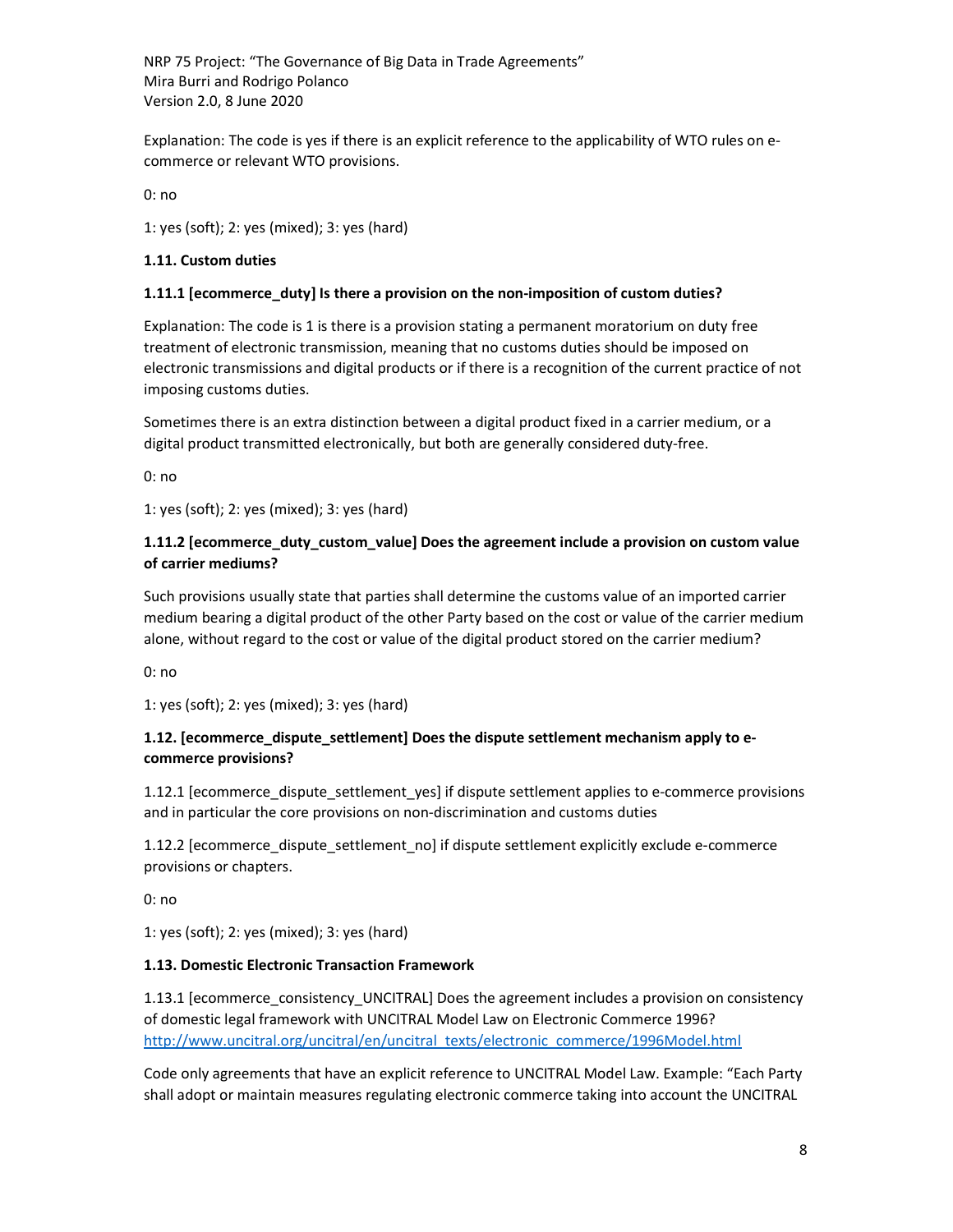Model Law on Electronic Commerce and, as appropriate, other international standards, guidelines and recommendations".

0: no

1: yes (soft); 2: yes (mixed); 3: yes (hard)

1.13.2 [ecommerce\_consistency\_UN\_ECC] Does the agreement includes a provision on consistency of domestic legal framework with the United Nations Convection on the Use of Electronic Communications in International Contracts - (the "Electronic Communications Convention", or ECC)? https://www.uncitral.org/pdf/english/texts/electcom/06-57452\_Ebook.pdf

Code only agreements that have an explicit reference to UNECC.

0: no

1: yes (soft); 2: yes (mixed); 3: yes (hard)

1.13.3: [ecommerce\_support\_industry\_development] Does the agreement include a provision ensuring that measures regulating electronic commerce support industry-led development of electronic commerce? Or the input of the industry as stakeholders? Or encourage business exchanges and cooperative activities? (see China-Korea FTA, Art. 13.7.3)

0: no

1: yes (soft); 2: yes (mixed); 3: yes (hard)

1.13.4. [ecommerce\_participation\_other\_stakeholders] Does the agreement include a provision on facilitation of input by other interested persons in development of electronic commerce? Here code 1 if the treaty referrer to stakeholders that are not business, like civil society

0: no

1: yes (soft); 2: yes (mixed); 3: yes (hard)

#### 1.14. [ecommerce\_transparency] Does the agreement include provisions on transparency in the ecommerce chapter?

Provisions on exchange of information, legislation and regulations, are also considered in transparency provisions.

0: no transparency provisions or no e-commerce chapter

1: yes (soft); 2: yes (mixed); 3: yes (hard)

#### 1.15. [ecommerce\_self\_regulation] Does the agreement include provisions encouraging the private sector to adopt self-regulations on e-commerce?

Explanation: Each Party shall encourage the private sector to adopt self-regulation. This may explicitly include the adoption of codes of conduct, model contracts, guidelines and enforcement mechanisms, with a view to facilitating electronic commerce. 0: no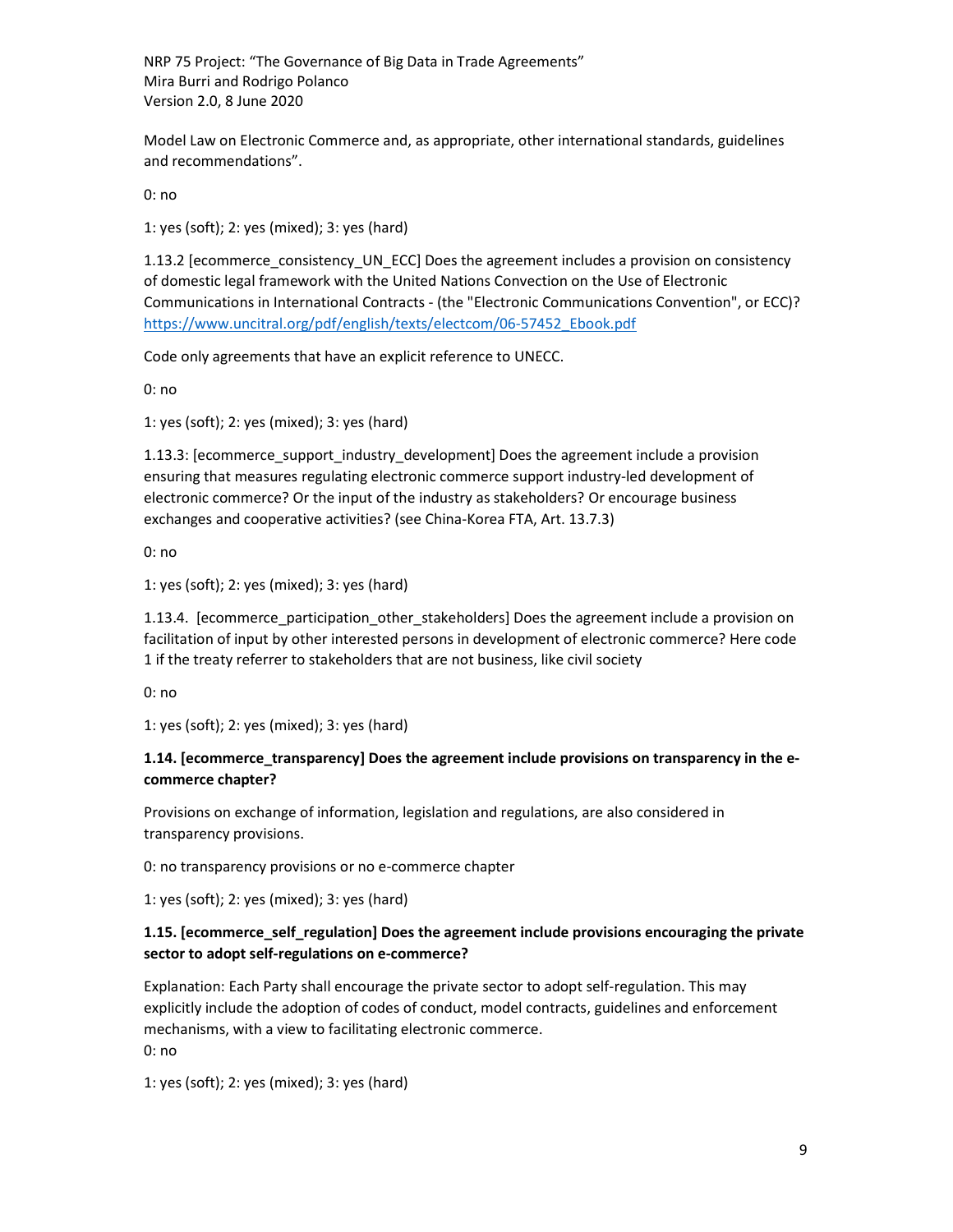## 1.16 [ecommerce\_promotion\_facilitation] Does the agreement include provisions that recognizes the importance of promoting or facilitating electronic commerce? It could have several formulations:

- foster interoperability, innovation and competition;
- assist the timeliness and reduction of transaction costs;
- e-commerce policies are flexible and take account of developments in a rapidly changing technology environment.
- Promote the development of electronic commerce

0: no

1: yes (soft); 2: yes (mixed); 3: yes (hard)

## 1.17 [ecommerce\_SMEs] Does the agreement include provisions for the facilitation the use of ecommerce by micro, small and medium size enterprises?

0: no

1: yes (soft); 2: yes (mixed); 3: yes (hard)

#### 1.18 Electronic Government

#### 1.18.1[ecommerce\_egovernment] Does the agreement include provisions on e-government?

 E-government provisions typically refer to reduce compliance costs and enhance the general level of transparency of government regulations; deliver efficiency in administration (for example, paperless trading); and reduce technical barriers to trade.

0: no

1: yes (soft); 2: yes (mixed); 3: yes (hard)

## 1.18.2 [ecommerce\_egovernment\_open\_data] Does the agreement include a provision on open government data?

Such provisions usually refer to facilitating public access to and use of government information.

0: no

1: yes (soft); 2: yes (mixed); 3: yes (hard)

#### 1.19. [ecommerce\_paperless\_trade] Does the agreement include a provision on paperless trading?

Typically these provisions include commitments to make trade administration documents available to the public in electronic form; accept trade administration documents submitted electronically as the legal equivalent of the paper version of those documents. Paperless trading could be between States, between a state and a private entity, or between private entities.

It is coded here even if provisions on paperless trade are found outside the e-commerce chapter.

0: no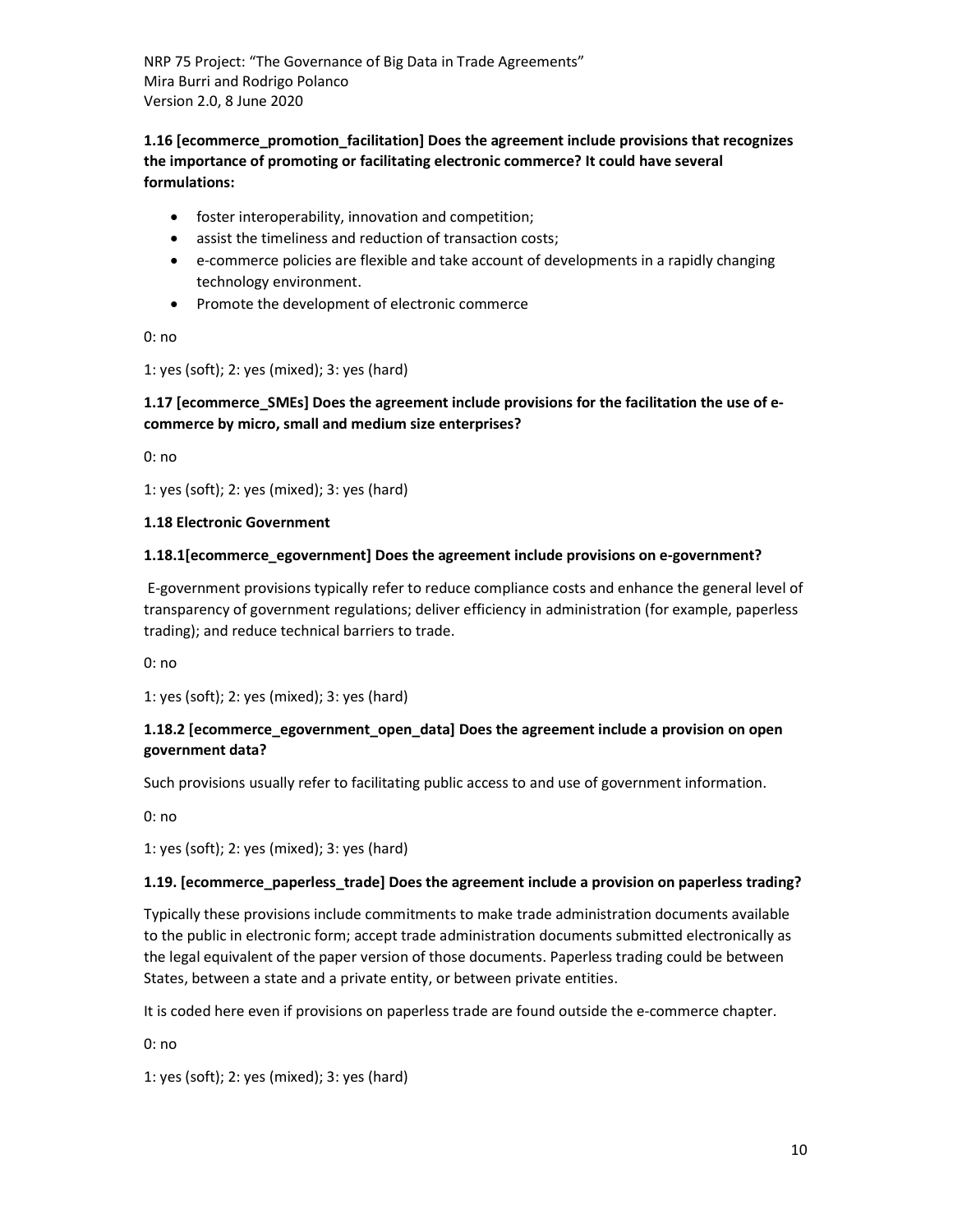#### 1.20 [ecommerce\_electronic\_signatures\_certificates] Does the agreement include provisions on electronic authentication, electronic signatures or digital certificates?

Typically, these provisions allow authentication technologies and mutual recognition of digital certificates and signatures.

Example:

Article 15.6: Authentication (US-Peru FTA)

No Party may adopt or maintain legislation for electronic authentication that would:

(a) prohibit parties to an electronic transaction from mutually determining the appropriate authentication methods for that transaction; or

(b) prevent parties from having the opportunity to establish before judicial or administrative authorities that their electronic transaction complies with any legal requirements with respect to authentication.

0: no

1: yes (soft); 2: yes (mixed); 3: yes (hard)

## 1.21. [ecommerce\_international\_alignment] Does the agreement include provisions on the participation of the parties in international fora to promote e-commerce?

It could be bilateral, regional or multilateral fora, or the mention of the international alignment of laws.

0: no

1: yes (soft); 2: yes (mixed); 3: yes (hard)

## 1.22. [ecommerce\_intellectual\_property] Does the agreement include provisions that reconcile ecommerce with intellectual property?

It could include commitments 'not impair' IP rights, or the 'importance of protecting' IP rights, among others. It should explicitly mention e-commerce, general statements on effective protection of IP rights are code 0.

0: no

1: yes (soft); 2: yes (mixed); 3: yes (hard)

#### 1.23 [ecommerce\_consumer\_protection] Does the agreement include provisions on consumer protection?

This typically include provide protection for consumers using e-commerce, or consumer confidence in e-commerce, prevention of deceptive and fraudulent practices, and cooperation activities, or recognising the importance of cooperation between their respective national consumer protection agencies.

0: no

1: yes (soft); 2: yes (mixed); 3: yes (hard)

#### 1.24.0 [ec\_data\_prot] Does the agreement include provisions on data protection?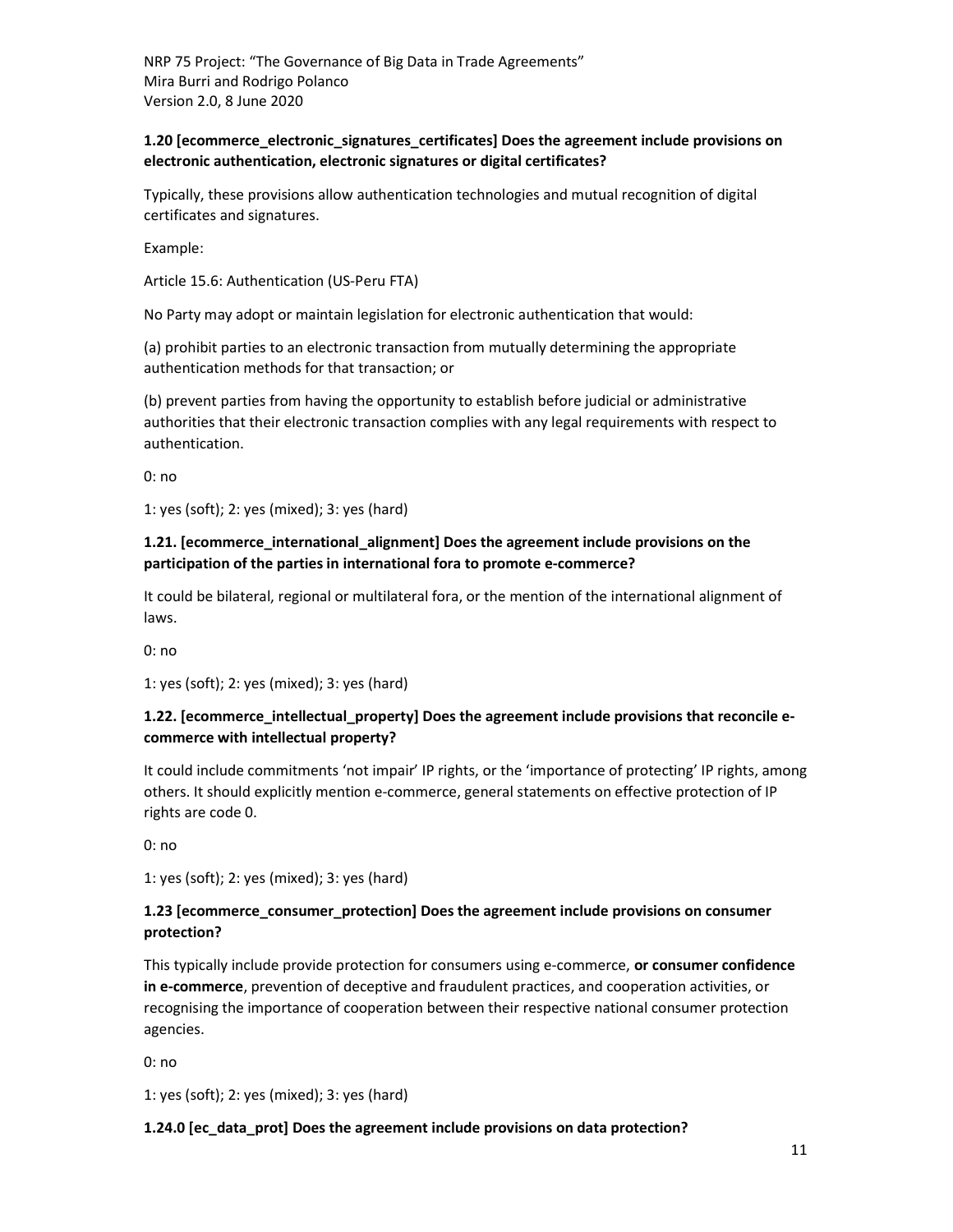These typically consist in protection of personal data or data privacy of any kind.

0: no

1: yes (soft); 2: yes (mixed); 3: yes (hard)

#### 1.24.1 [ecommerce\_data\_protection] Does the agreement include provisions on data protection with no qualifications?

These typically consist in protection of personal data or data privacy, but the way this data is protect could vary considerably, recognising that the Parties may take different legal approaches to protecting personal information.

Consider that data protection provisions can be found outside the e-commerce or digital trade chapter.

0: no

1: yes (soft); 2: yes (mixed); 3: yes (hard)

#### 1.24.2 [ec\_data\_prot\_princ] Does the agreement include provisions on data protection recognizing certain key principles?

These principles may include: limitation on collection; choice; data quality; purpose specification; use limitation; security safeguards; transparency; individual participation; accountability; nondiscrimination and compatibility, among others.

Consider that data protection provisions can be found outside the e-commerce or digital trade chapter.

0: no

1: yes (soft); 2: yes (mixed); 3: yes (hard)

## 1.24.3 [ec\_data\_prot\_dom\_law] Does the agreement include provisions on data protection according to domestic law?

Treaty may refer to the adoption or maintenance of a legal framework that provides for the protection of the personal information of the users of digital trade according to the domestic law of the contracting parties.

Consider that data protection provisions can be found outside the e-commerce or digital trade chapter.

0: no

1: yes (soft); 2: yes (mixed); 3: yes (hard)

#### 1.24.4 [ec\_data\_prot\_int\_standards] Does the agreement include provisions on data protection recognizing certain international standards?

Treaty may refer to the adoption or maintenance of a legal framework that provides for the protection of the personal information of the users of digital trade following international standards.

Consider that data protection provisions can be found outside the e-commerce or digital trade chapter.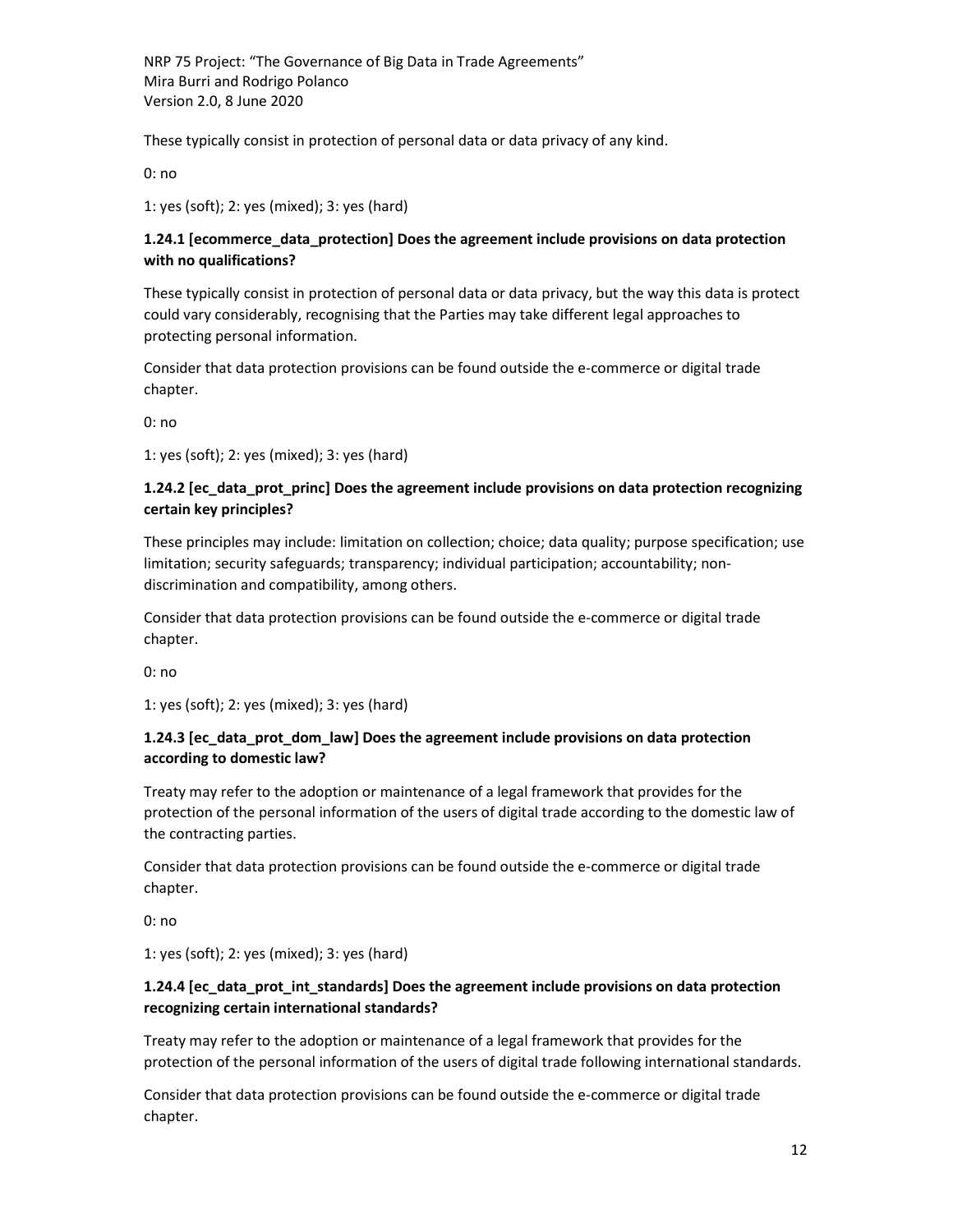0: no

1: yes (soft); 2: yes (mixed); 3: yes (hard)

#### 1.24.5. [ec\_data\_prot\_least\_rest] Does the agreement include provisions on data protection as a least restrictive measure?

Treaty recognize the importance of ensuring compliance with measures to protect personal information and ensuring that any restrictions on cross-border flows of personal information are necessary and proportionate to the risks presented.

Consider that data protection provisions can be found outside the e-commerce or digital trade chapter. Here we also coded the application 'mutatis mutandi' of Article XX GATT and Article XIV GATS.

0: no

1: yes (soft); 2: yes (mixed); 3: yes (hard)

#### 1.25. [ecommerce\_data\_protection\_state\_exclusion]

Does the agreement exclude from the data protection provisions in the e-commerce chapter the information held or processed by or on behalf of a Party or measures related to such information? It includes measures related to private data collection by State or its exchange.

0: no

1: yes (soft); 2: yes (mixed); 3: yes (hard)

#### 1.26 [ecommerce\_internet\_principles] Does the agreement include Principles on Access to and Use of the Internet for Electronic Commerce?

These principles could include:

(a) access and use services and applications of a consumer's choice available on the Internet, subject to reasonable network management;

(b) connect the end-user devices of a consumer's choice to the Internet, provided that such devices do not harm the network; and

(c) access information on the network management practices of a consumer's Internet access service supplier.

These can also be found in the telecommunications chapter.

0: no

1: yes (soft); 2: yes (mixed); 3: yes (hard)

#### 1.27 [net\_neutrality] Does the agreement include provisions on net neutrality?

Code no matter in which chapter these provisions are located (e-commerce, telecommunication, intellectual property, etc…). These provisions could be worded as "In order to guarantee a free and competitive market for Internet content, the Parties undertake to study mechanisms to make effective the principle of net neutrality in their internal legislation, in order to prevent certain contents or applications be discriminated in favour of others" (Brazil-Chile FTA 2018).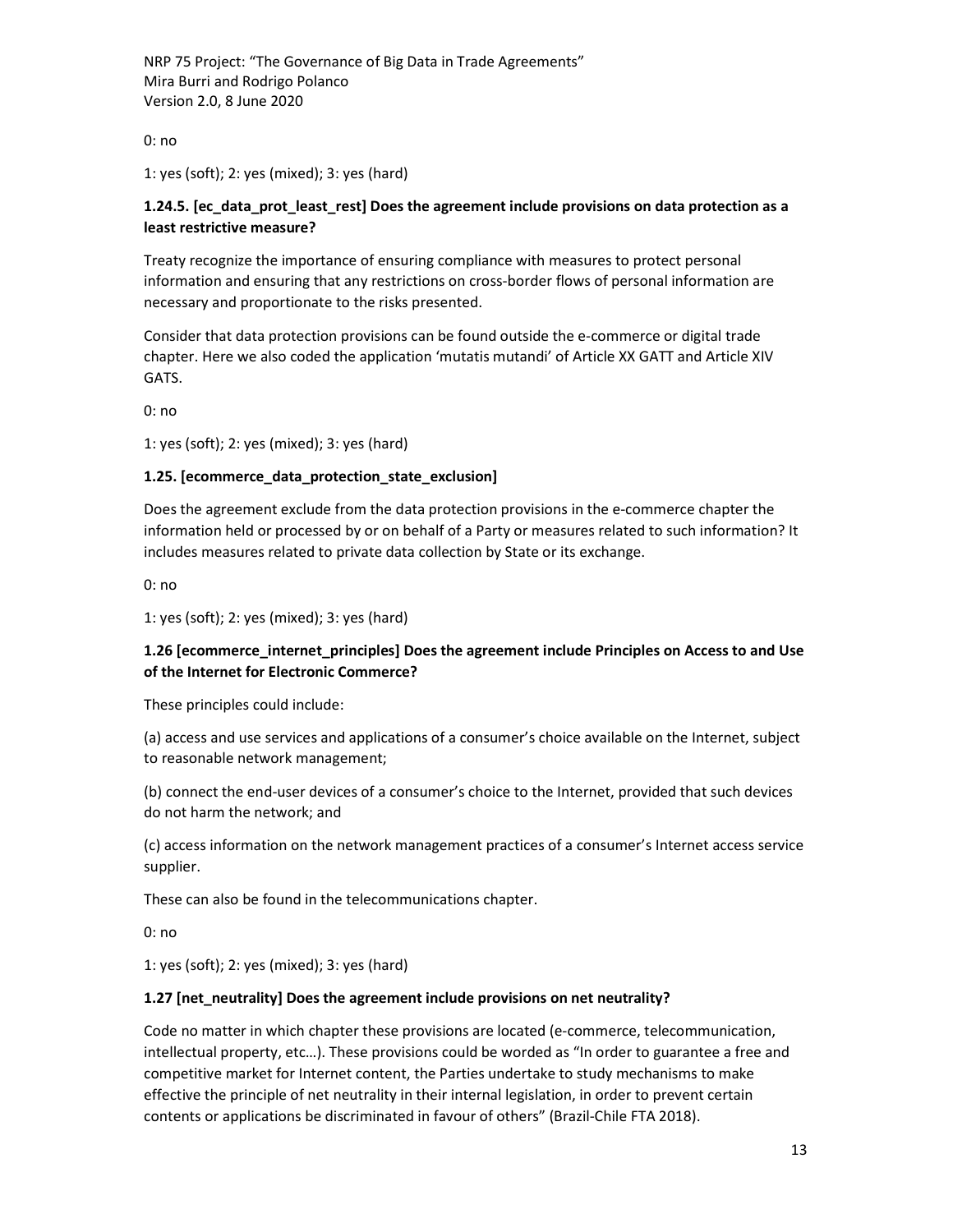Note that it is not the same as "technological neutrality" or "competitive neutrality".

#### 1.28 Data flows provisions in e-commerce chapters

#### 1.28.1 [ecommerce\_cross\_border\_information\_transfer] Does the e-commerce chapter include provisions on data flows?

These provisions have different denominations "Cross-Border Transfer of Information by Electronic Means", "Cross Border Information Flows", and allow the cross-border transfer of information by electronic means, including personal information, when this activity is for the conduct of the business of a covered person.

They could also consider "maintain cross-border flows of information as an essential element in fostering a vibrant environment for electronic commerce"; or recognize "the importance of the free flow of information in facilitating trade, and acknowledging the importance of protecting personal information, the Parties shall endeavor to refrain from imposing or maintaining unnecessary barriers to electronic information flows across borders".

However, they usually recognise that each Party may have its own regulatory requirements concerning this transfer of information, and allow exceptions to achieve a legitimate public policy objective, provided that the measure does not impose restrictions greater than are required to achieve the objective, and are not applied in a manner which would constitute a means of arbitrary or unjustifiable discrimination or a disguised restriction.

0: no

1: yes (soft); 2: yes (mixed); 3: yes (hard)

## 1.28.2 [ecommerce\_data\_flow\_mechanism\_to\_address\_barriers] Is there a mechanism to address barriers to data flows? 1 if yes, 0, otherwise

Explanation: The code is 1 if there is a mechanism dealing specifically with data flows issues such as the creation of a committee, a consultation mechanism or rules within the agreement limiting specific barriers to data flows.

0: no

1: yes (soft); 2: yes (mixed); 3: yes (hard)

#### 1.28.3 [ecommerce\_data\_flow\_impose\_localisation\_requirements] Is there a provision imposing data localisation requirements?

Explanation: The code is 1 if parties have agreed to implement data localisation requirements or allow such requirements.

0: no provision on data localisation

1: yes (soft); 2: yes (mixed); 3: yes (hard): provision imposing data localisation requirements

## 1.28.4 [ecommerce\_data\_flow\_limit\_prohibit\_localisation\_requirements] Is there a provision banning or limiting data localisation requirements?

Explanation: The code is 1 if the agreement has provisions aimed at limiting or prohibiting the use of data localisation requirements. The provision should be specific (i.e. for all types of data flows) and not a commitment that could cover such barrier in the case of trade in services or investment.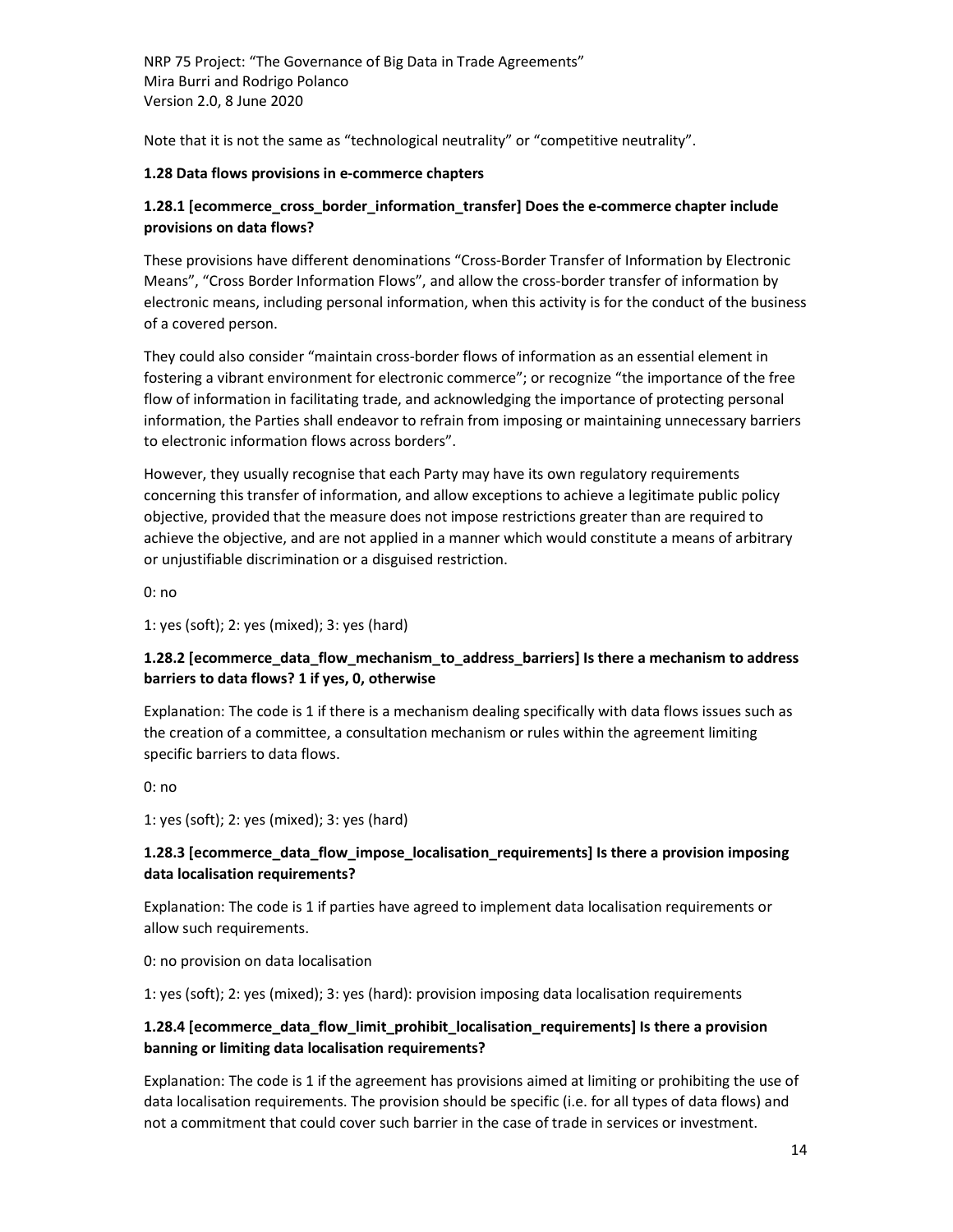0: no provision on data localisation

1: yes (soft); 2: yes (mixed); 3: yes (hard): provision limiting or prohibiting data localisation requirements

## 1.29 [ecommerce\_internet\_interconnection\_charge] Does the agreement include provisions on Internet Interconnection Charge Sharing?

These provisions usually mention that the Parties recognise that a supplier seeking international Internet connection should be able to negotiate with suppliers of another Party on a commercial basis, on issues that may include compensation for the establishment, operation and maintenance of facilities of the respective suppliers.

0: no

1: yes (soft); 2: yes (mixed); 3: yes (hard)

#### 1.30. [ecommerce\_spam] Does the agreement include provisions on Unsolicited Commercial Electronic Messages?

These measures may include:

(a) require suppliers of unsolicited commercial electronic messages to facilitate the ability of recipients to prevent ongoing reception of those messages;

(b) require the consent, as specified according to the laws and regulations of each Party, of recipients to receive commercial electronic messages; or

(c) otherwise provide for the minimisation of unsolicited commercial electronic messages.

0: no

1: yes (soft); 2: yes (mixed); 3: yes (hard)

## 1.31. [ecommerce\_cooperation] Does the agreement include provisions on cooperation on issues regarding Electronic Commerce?

They could be included in the e-commerce chapter as well as in other chapters.

Cooperation activities could have been previously coded (e.g. consumer protection, spam, egovernment, etc.), or could include general ones (e.g. cooperation in research and training activities to enhance the development of electronic commerce).

0: no

1: yes (soft); 2: yes (mixed); 3: yes (hard)

#### 1.32. [ecommerce\_cybersecurity] Does the agreement include provisions on cybersecurity?

These are usually cooperation activities such as:

(a) building the capabilities of their national entities responsible for computer security incident response; and

(b) using existing collaboration mechanisms to cooperate to identify and mitigate malicious intrusions or dissemination of malicious code that affect the electronic networks of the Parties.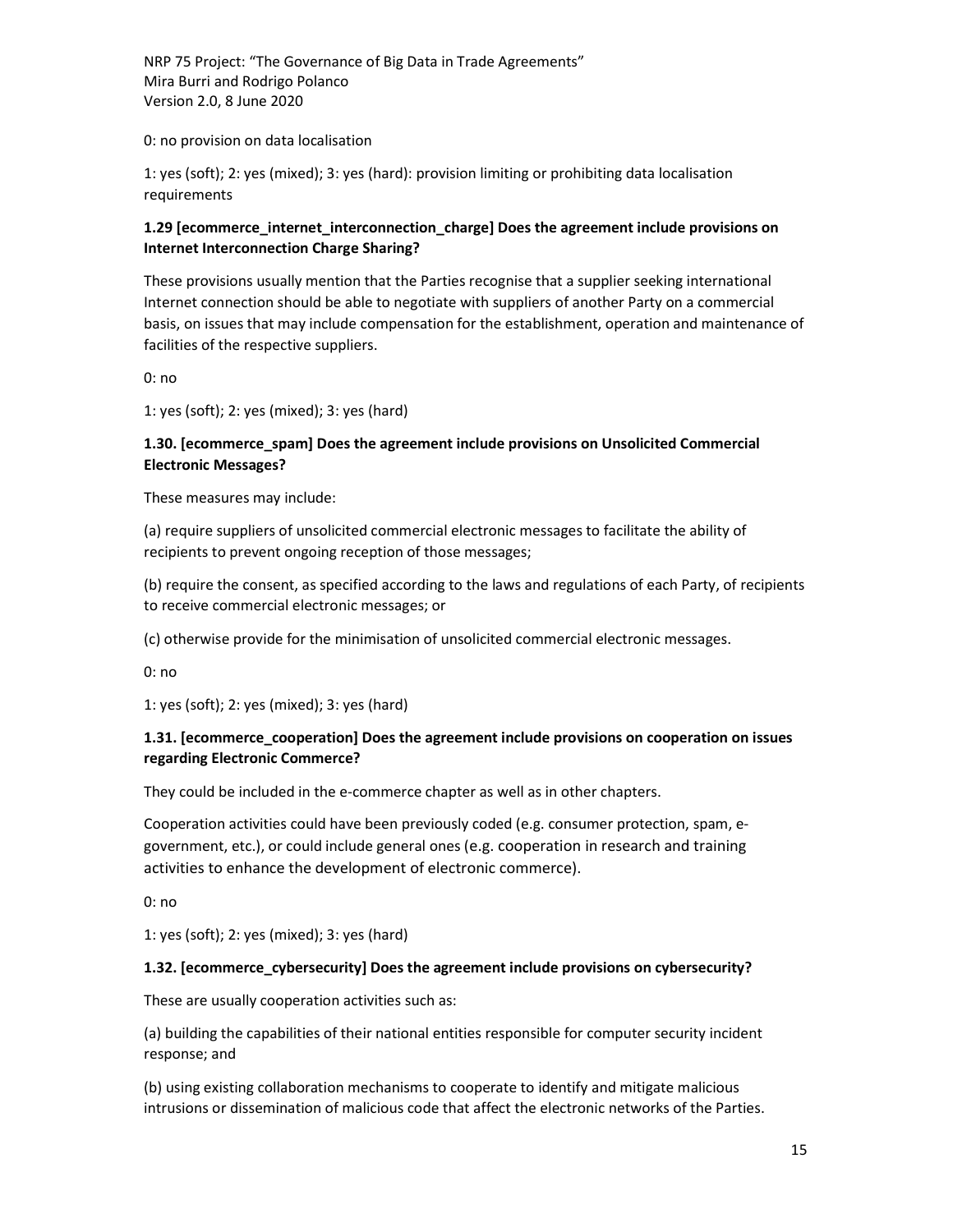0: no

1: yes (soft); 2: yes (mixed); 3: yes (hard)

## 1.33. [ecommerce\_source\_code] Does the agreement include prohibitions to require the transfer of, or access to, source code of software owned by a person, as a condition for the import, distribution, sale or use of such software?

0: no

1: yes (soft); 2: yes (mixed); 3: yes (hard)

## 1.34. [ecommerce\_inter\_com\_ser] Does the agreement include a provision on interactive computer services?

Such provisions usually refer to measures that treat a supplier or user of an interactive computer service as an information content provider in determining liability for harms related to information stored, processed, transmitted, distributed, or made available by the service.

0: no

1: yes (soft); 2: yes (mixed); 3: yes (hard)

#### 1.35 [ecommerce\_crypto] Does the agreement include provisions on cryptography?

Such provision may consider that neither Party shall require a manufacturer or supplier of the ICT good, as a condition of the manufacture, sale, distribution, import, or use of the ICT good, to transfer or provide access to any proprietary information relating to cryptography, partner or otherwise cooperate with a person in the territory of the Party in the development, manufacture, sale, distribution, import, or use of the ICT good; or use or integrate a particular cryptographic algorithm or cipher.

0: no

1: yes (soft); 2: yes (mixed); 3: yes (hard)

#### 1.36 Exceptions applicable to e-commerce

1.36.1 [ecommerce\_\_general\_ exceptions\_applicable] Does the agreement make general exceptions explicitly applicable to e-commerce or data?

0: no

1: yes (soft); 2: yes (mixed); 3: yes (hard)

Coded here even if these provisions are found outside the e-commerce chapter, and if they are also partially coded again in 7. General Exceptions (which include general exceptions applicable to ecommerce or data outside the e-commerce chapter, either explicitly applicable or that could be applicable to e-commerce or data, even if they are not explicitly mentioned).

1.36.2 [ecommerce\_spec\_except] Does the agreement include specific exceptions on e-commerce? Code 1 if the agreement has articles including exceptions exclusive of the e-commerce chapter, otherwise code 0.

Examples of exceptions: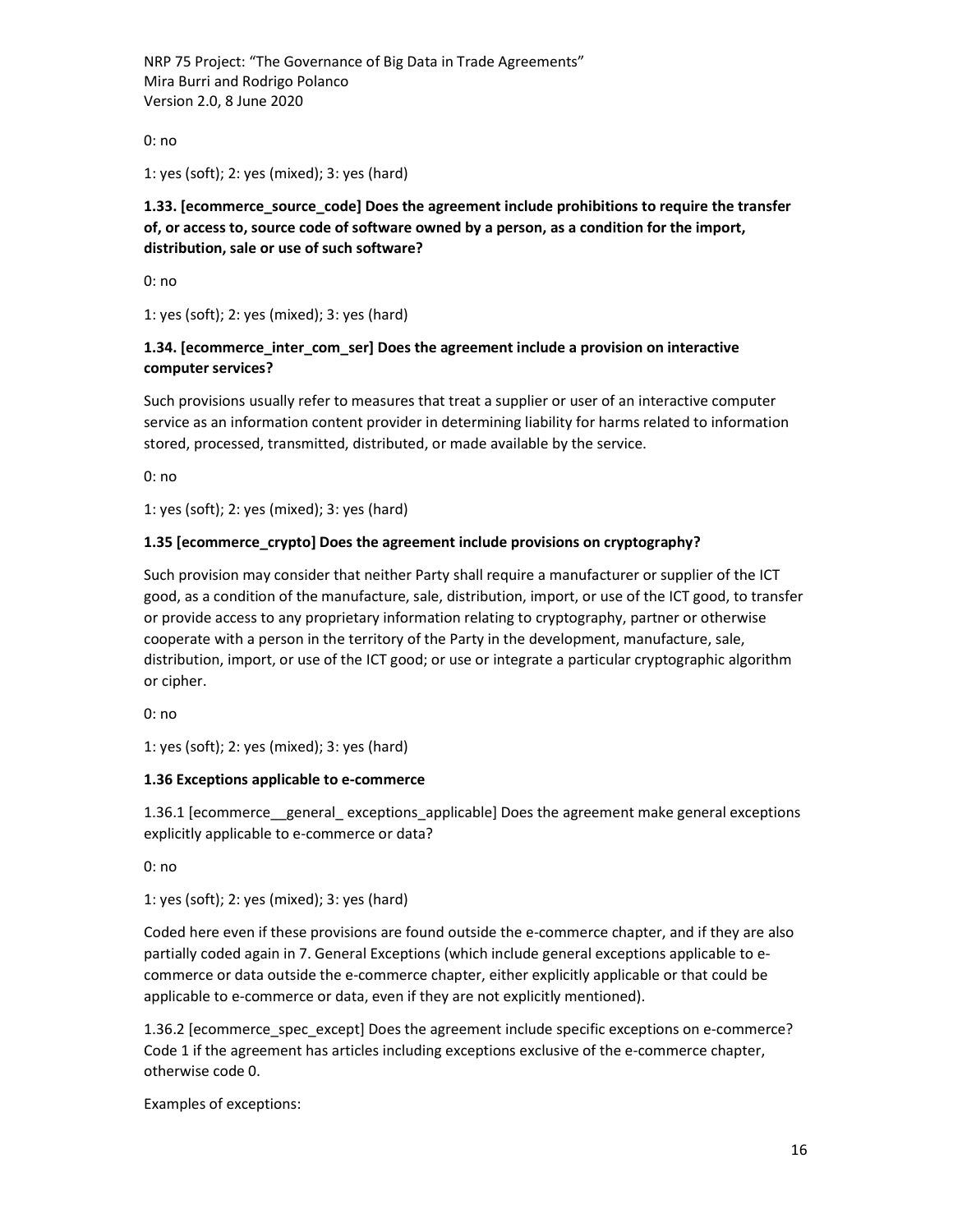(National Treatment) does not apply to:

(a) subsidies or grants that a Party provides to a service or service supplier, including government- supported loans, guarantees, and insurance; or

(b) services supplied in the exercise of governmental authority,

- This Article does not apply to measures affecting the electronic transmission of a series of text, video, images, sound recordings, and other products scheduled by a content provider for aural and/or visual reception, and for which the content consumer has no choice over the scheduling of the series.
- a Party may require that, for a particular category of transactions, the method of authentication meet certain performance standards or be certified by an authority accredited in accordance with the Party's law, provided the requirement: (a) serves a legitimate governmental objective; and
	- (b) is substantially related to achieving that objective.

This does not include exclusions, like a party being able to impose internal taxes on digital products, provided they are imposed in a manner consistent with the agreement (which are coded in 1.33.3), or exceptions found in other chapters (which are coded in 1.7).

#### 1.36.3 [ecommerce\_sec\_except] Does the agreement include specific security exceptions? (national security or similar)

Here we include national security exceptions: (i) inside an e-commerce or digital trade chapter; (ii) as part of a general chapter or section on exceptions explicitly applicable to an e-commerce or digital trade chapter; (iii) as part of a general chapter or section on exceptions implicitly applicable to an ecommerce or digital trade chapter or provisions (meaning, when the agreement include provisions on data privacy or free transfer of data flows).

Here we also coded the application 'mutatis mutandi' of Article XXI GATT and Article XIVbis GATS.

0: no

1: yes (soft); 2: yes (mixed); 3: yes (hard)

1.36.4 [ecommerce\_tax\_exclusion] Does the agreement include a specific exclusion for internal taxes?

Typical formulation is "…shall not preclude a Party from imposing internal taxes, fees or other charges on content transmitted electronically, provided that such taxes, fees or charges are imposed in a manner consistent with this Agreement". Often is found together with the provision on custom duties moratorium for electronic goods/transmissions.

0: no

1: yes (soft); 2: yes (mixed); 3: yes (hard)

1.36.5 [ecommerce\_exclusion\_digitisation\_financial\_instruments] Does the agreement include a provisions not considering the digital representation of financial instruments as digital products?

0: no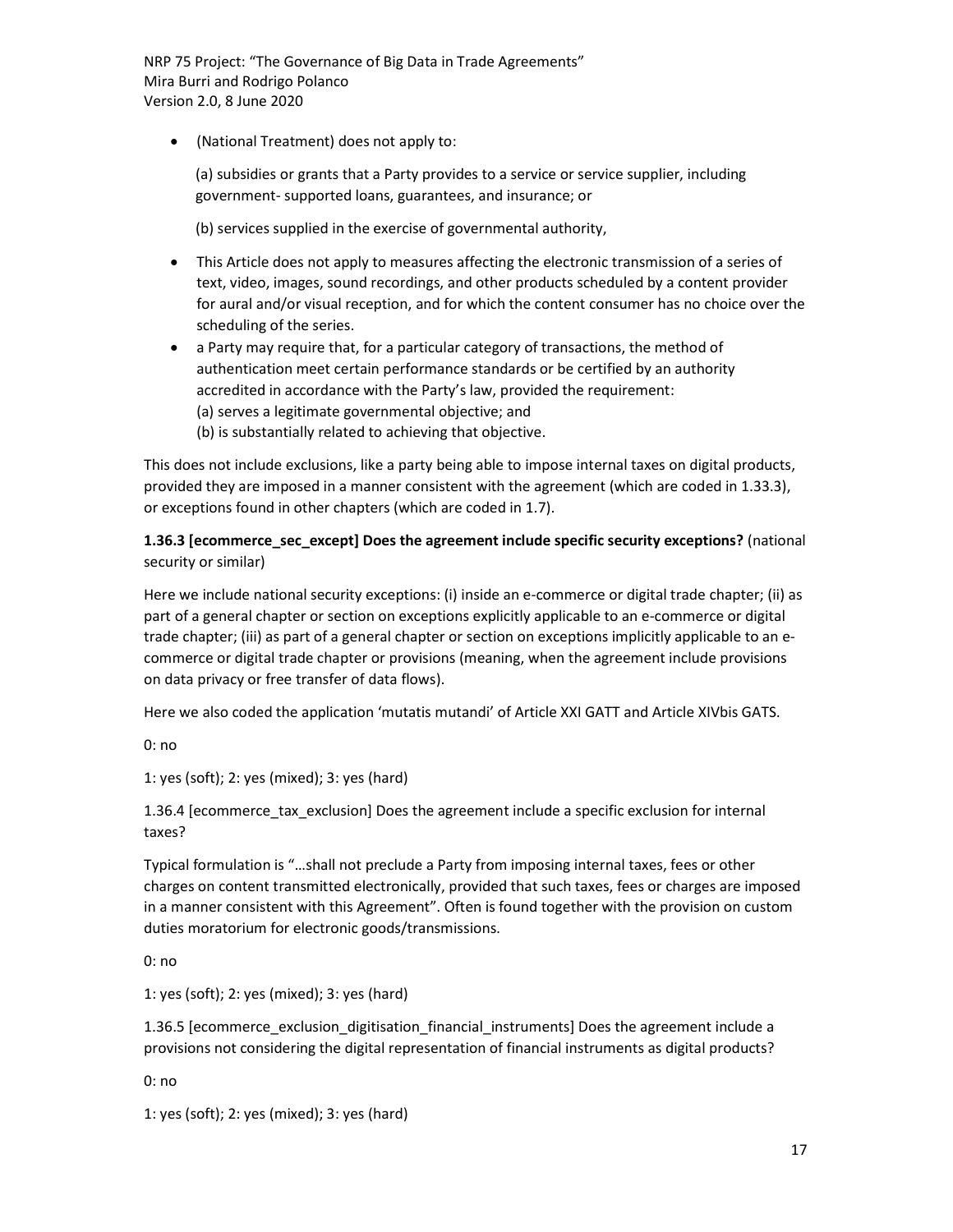1.36.6. [ecommerce\_NCMs] Does the agreement include non-conforming measures (NCMs) on ecommerce?

Code yes if the agreement has articles including NCMs in the e-commerce chapter, or mentions the applicability of NCMs found in other chapters on e-commerce; otherwise code no.

0: no

1: yes (soft); 2: yes (mixed); 3: yes (hard)

1.36.7. [ecommerce\_reservations] Does the agreement include reservations on e-commerce?

Code yes if the agreement include explicit reservations that are not exceptions or NCMs (e.g. Japan-Switzerland Art. 73:1, reservations with regard to non-discriminatory treatment, Art. 78:3 with regard to electronic signatures); otherwise code no.

0: no

1: yes (soft); 2: yes (mixed); 3: yes (hard)

#### 1.37 [ecommerce\_together\_services\_chapter] Is the e-commerce chapter together with the services chapter?

0: no

1: yes

1.38 [ecommerce\_institutional\_arrangements] Does the agreement consider specific institutional arrangements for e-commerce, e.g.: working group, committees, etc.?

0: no

1: yes (soft); 2: yes (mixed); 3: yes (hard)

#### 1.39. Size of the e-commerce chapter

Indicate the size of the electronic commerce chapter. But not in case of chapters mixing services and e-commerce

1.39.1. [ecommerce\_number\_articles]: Number of Articles.

Count complete articles that refer to e-commerce in a specific e-commerce chapter or annex.

1.39.2. [ecommerce\_number\_words]: Number of Words.

Count the number or words of complete articles that refer to e-commerce in a specific e-commerce chapter or annex.

#### 1.40 Diffusion of Models

1.40.1. [ecommerce\_resemblance\_US\_model] Is the agreement similar to US PTAs with e-commerce chapter?

0: no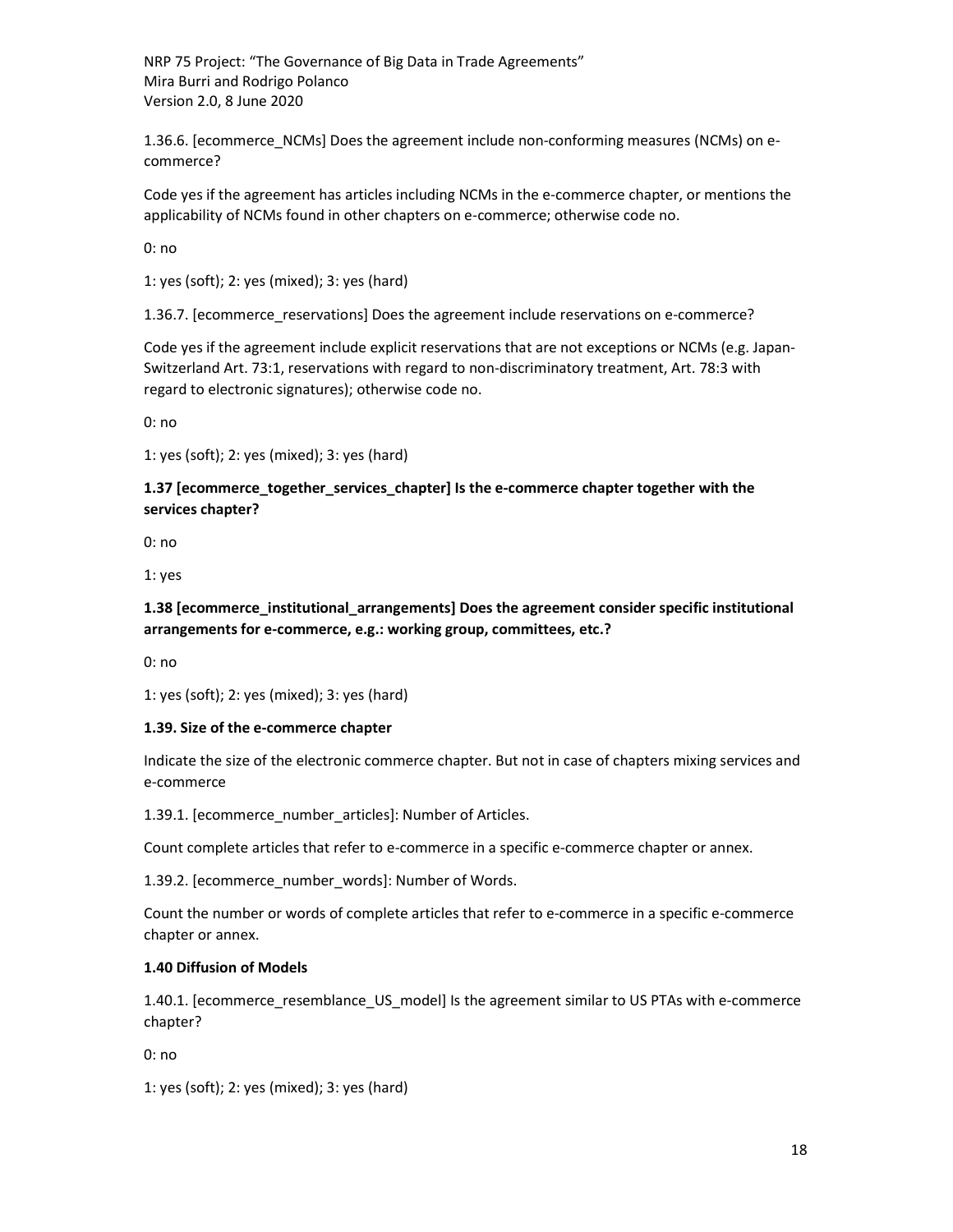1.40.2. [ecommerce\_resemblance\_EU\_model] Is the agreement similar to EU PTAs with e-commerce chapter?

0: no

1: yes (soft); 2: yes (mixed); 3: yes (hard)

1.40.3. [ecommerce\_resemblance\_other\_model] Is the agreement similar to other PTAs with ecommerce chapter, but not to the US or EU models?

0: no

1: yes (soft); 2: yes (mixed); 3: yes (hard)

# 2) Data flows

Here code data flows provisions found outside the e-commerce chapter. The ones found inside the ecommerce chapter are coded in the preceding section.

#### 2.1 [data\_flow\_free\_movement] Does the agreement include a provision on the free movement of data?

Explanation: The code is 1 if there is a principle in the agreement that cross-border data flows are free between the parties (with possibly exceptions). Such principle goes beyond traditional services market access commitments that would only cover data corresponding to the supply of services. The principle can be included in the e-commerce chapter but should be broader than e-commerce to cover in particular private information exchanged by companies independently of commercial transactions.

0: no

1: yes (soft); 2: yes (mixed); 3: yes (hard)

#### 2.2 [data\_flow\_barrier] Is there a mechanism to address barriers to data flows?

Explanation: The code is 1 if there is a mechanism dealing specifically with data flows issues such as the creation of a committee, a consultation mechanism or rules within the agreement limiting specific barriers to data flows.

0: no

1: yes (soft); 2: yes (mixed); 3: yes (hard)

#### 2.3 [data\_flow\_impose\_localisation\_requirements] Is there a provision imposing data localisation requirements?

Explanation: The code is yes if parties have agreed to implement data localisation requirements or allow such requirements.

0: no provision on data localisation

1: yes (soft); 2: yes (mixed); 3: yes (hard): provision imposing data localisation requirements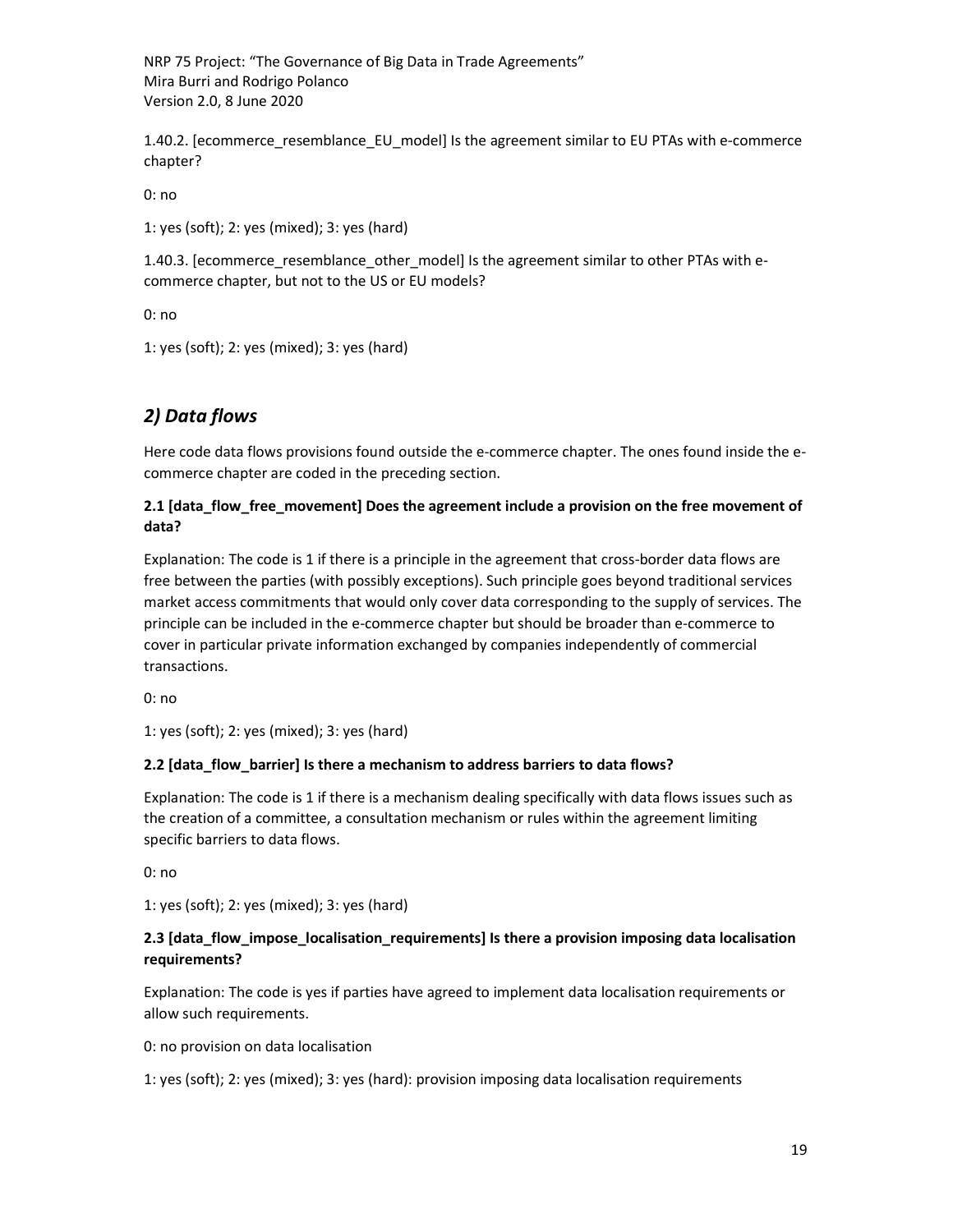2.4 [data\_flow\_limit\_prohibit\_localisation\_requirements] Is there a provision banning or limiting data localisation requirements?

Explanation: The code is yes if the agreement has provisions aimed at limiting or prohibiting the use of data localisation requirements. The provision should be specific (i.e. for all types of data flows) and not a commitment that could cover such barrier in the case of trade in services or investment.

0: no provision on data localisation

1: yes (soft); 2: yes (mixed); 3: yes (hard): provision limiting or prohibiting data localisation requirements

## 3) Reference to data or data transmission in service chapters/sections

Is there any reference to data in particular services, especially regarding cross-border supply (GATS Mode I), and consumption abroad (GATS Mode II)? Investment chapters or provisions are not coded.

#### 3.1. [data\_telecommunications]: Is there any reference to the transfer of data flows in the telecommunications chapter/provisions?

0: no provision on data

1: yes (soft); 2: yes (mixed); 3: yes (hard): provisions(s) on data

## 3.2 [data CRS]: Is there any reference to the transfer of data flows in computer and related services (CRS) chapter/provisions?

0: no provision on data

1: yes (soft); 2: yes (mixed); 3: yes (hard): provisions(s) on data

- 3.3 [data\_audiovisual]: Is there any reference to the transfer of data flows in audiovisual chapter/provisions?
- 0: no provision on data

1: yes (soft); 2: yes (mixed); 3: yes (hard): provisions(s) on data

#### 3.4 [data\_financial\_services]: Is there any reference to the transfer of data flows in the financial services chapter/provisions?

0: no provision on data

1: yes (soft); 2: yes (mixed); 3: yes (hard): provisions(s) on data

## 4) Intellectual Property (IP) Chapters

#### 4.1 [IP\_WIPO\_ internet\_treaties] Does the agreement adhere to WIPO Internet Treaties?

World Intellectual Property Organization ("WIPO") Internet treaties include:

- WIPO Copyright Treaty (1996), and
- WIPO Performances and Phonogram Treaty (1996). Only explicit references are coded.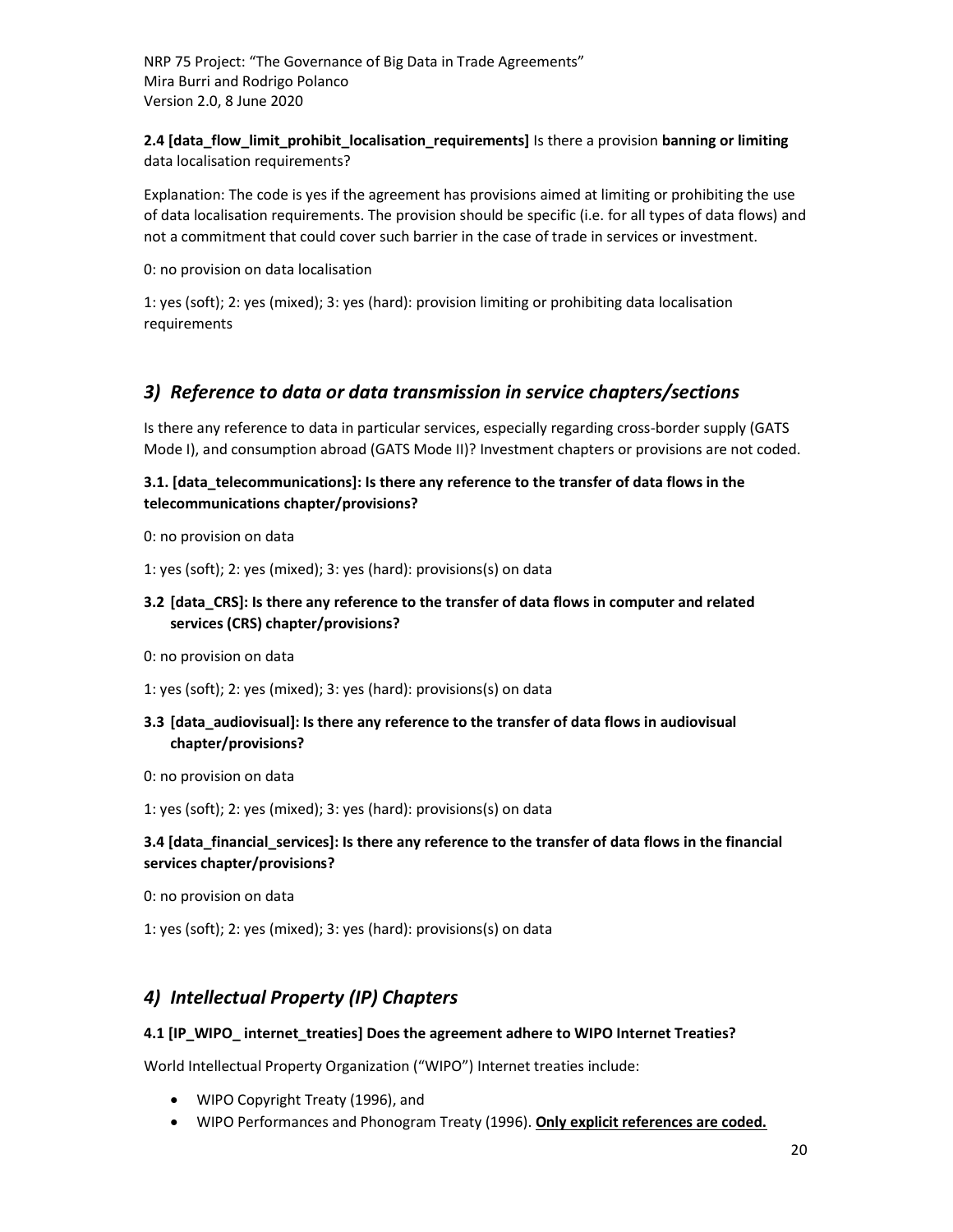Only explicit mentions are coded. If the Parties affirm their existing rights and obligations under "multilateral agreements relating to intellectual property to which both Parties are parties", is not enough to be coded here.

0: no

1: yes (soft); 2: yes (mixed); 3: yes (hard)

#### 4.2 [IP\_multilateral\_agreements] Does the agreement include a list of multilateral agreements relating to IP?

These agreements include, inter alia:

- Paris Convention of 20 March 1883 for the Protection of Intellectual Property (Stockholm Act, 1967 as amended in 1979);
- **•** Bern Convention of 9 September 1886 for the Protection on Literary and Artistic works (Paris act, 1971);
- International Convention of 26 October 1961 for the Protection of Performers, Producers of Phonograms and Broadcasting Organizations (Rome conventions );
- Madrid Agreement concerning the International Registration of Marks (Stockholm Act 1967 as amended in 1979);
- Patent co-operation Treaty (Washington, 1970 amended in 1979 and modified in 1984);
- Convention establishing the World Intellectual Property Organization (Stockholm Act, 1967 as amended in 1979);
- Joint Recommendation Concerning Provisions on the Protection of Well-Known Marks (1999), adopted by the Assembly of the Paris Union for the Protection of Industrial Property and the General Assembly of the WIPO;
- International Convention for the Protection of New Varieties of Plants (1991) ("UPOV Convention");
- Protocol Relating to the Madrid Agreement Concerning the International Registration of Marks (1989).

Only explicit mentions are coded. It is not necessary that ALL agreements listed above are included.

If the Parties affirm their existing rights and obligations under "multilateral agreements relating to intellectual property to which both Parties are parties", is not enough to be coded here.

0: no

1: yes (soft); 2: yes (mixed); 3: yes (hard)

## 4.3 [IP\_TRIPS]: Does the agreement adhere to the Agreement on Trade-Related Aspects of Intellectual Property Rights (TRIPS)? Only explicit references are coded.

0: no

1: yes (soft); 2: yes (mixed); 3: yes (hard)

## 4.4 [IP\_copyright\_and\_related\_rights]: Does the agreement include provisions on the duration of the terms of protection of copyright and related rights?

Take especial note of the agreements that provide for TRIPs or TRIPs + protection (Beyond TRIPs: 50 years after the death of the author).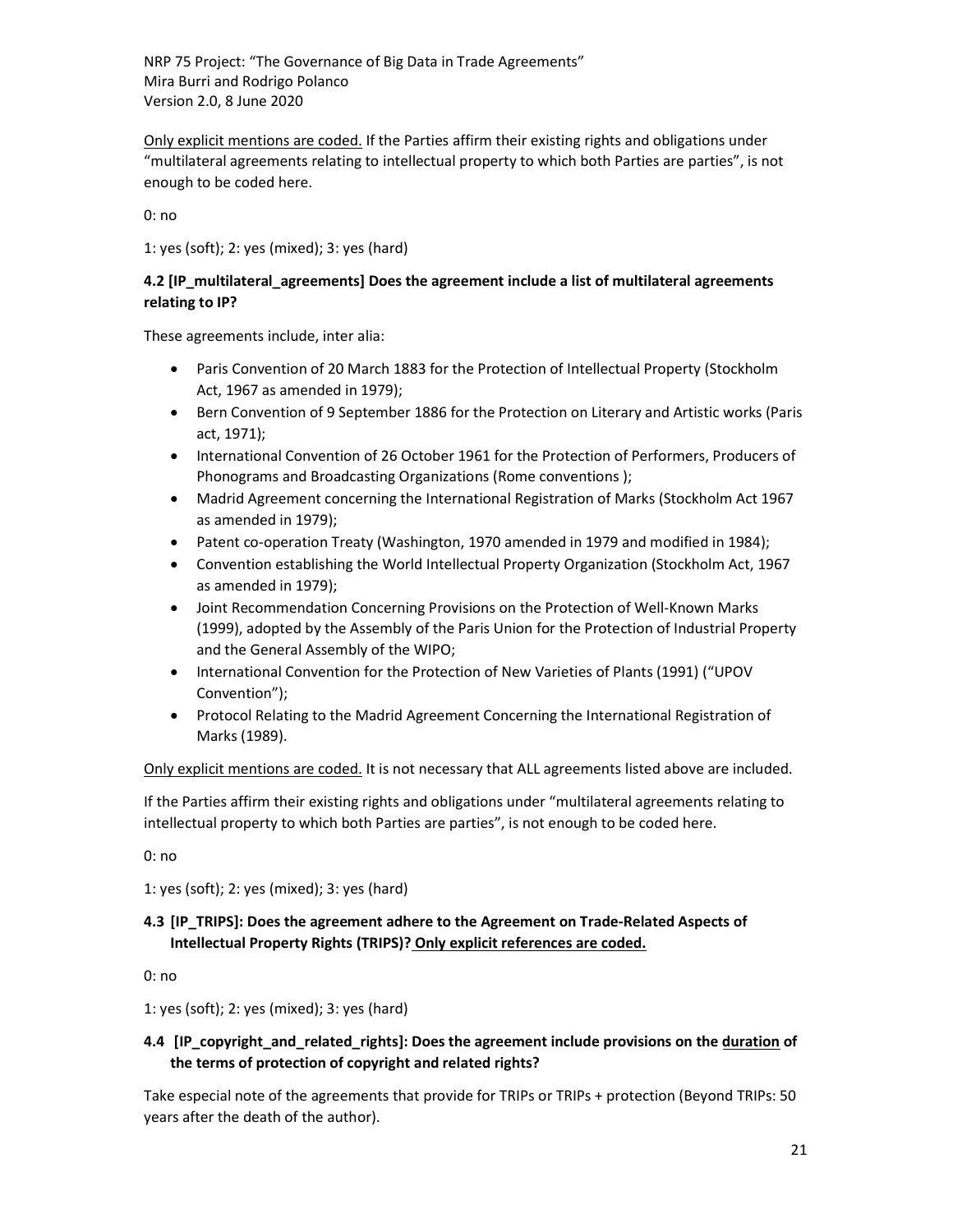0: no

1: yes (soft); 2: yes (mixed); 3: yes (hard)

## 4.5 [IP\_copyright\_and\_related\_rights\_limitations\_exceptions]: Does the agreement include limitations and exceptions to Copyright and Related Rights?

For example: "Each Party shall confine limitations or exceptions to exclusive rights to certain special cases which do not conflict with a normal exploitation of the work and do not unreasonably prejudice the legitimate interests of the right holders". (Jordan-US FTA (2000), Art. 4.16).

0: no

1: yes (soft); 2: yes (mixed); 3: yes (hard)

## 4.6 [IP\_balance\_copyright\_and\_related\_rights]: Does the agreement include provisions that balance the copyright and related rights system?

Each Party shall endeavour to achieve an appropriate balance in its copyright and related rights system, among other things by means of including limitations or exceptions for the digital environment, giving due consideration to legitimate purposes such as, but not limited to: criticism; comment; news reporting; teaching, scholarship, research, and other similar purposes; and facilitating access to published works for persons who are blind, visually impaired or otherwise print disabled (TPP, Arts. 18.66).

Here are also coded provisions on an appropriate balance between the legitimate interests of intellectual property right holders and of users in subject matter protected by intellectual property rights in IPRs in general (mostly soft law)

0: no

1: yes (soft); 2: yes (mixed); 3: yes (hard)

#### 4.7 [IP\_TPM]: Does the agreement include technological protection measures (TPMs)?

These include effective technological measures to prevent or restrict unauthorized acts in respect to IP protected rights.

0: no

1: yes (soft); 2: yes (mixed); 3: yes (hard)

#### 4.8 [IP\_IRM]: Does the agreement include provisions to protect Information Rights Management (IRM)?

Information rights management (IRM) is a subset of digital rights management (DRM), technologies that protect sensitive information from unauthorized access. It is also known as Rights Management Information (RMI).

0: no

1: yes (soft); 2: yes (mixed); 3: yes (hard)

## 4.9 [IP\_trade\_secrets]: Does the agreement include provisions on trade secrets, or similar like protection of undisclosed information/protection of data?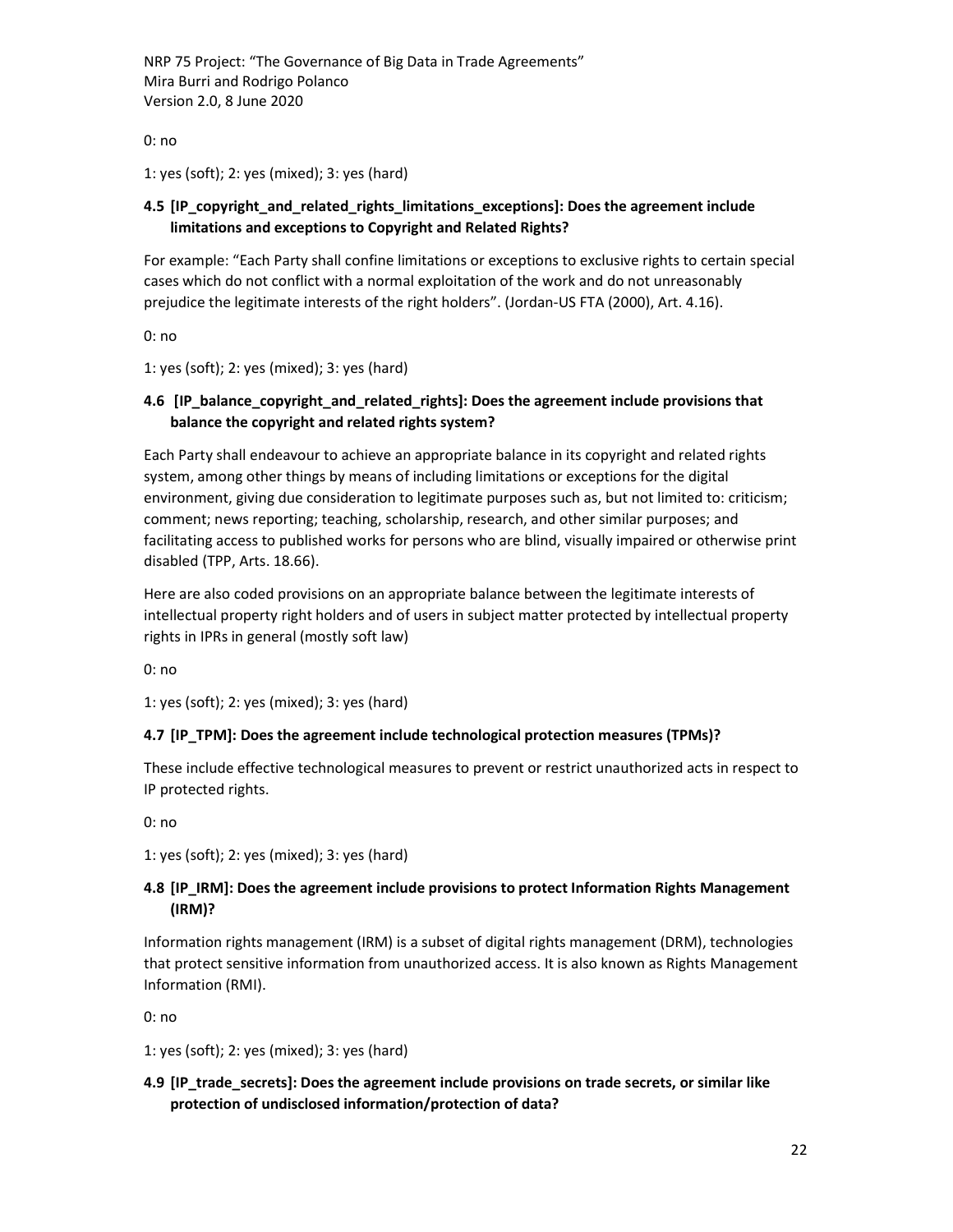No coding with regard to certain regulated products like pharmaceuticals or agricultural chemical products; and private contracts of all sort. Note that provisions on non-disclosure of information are not always equivalent to the protection of trade secrets.

0: no

1: yes (soft); 2: yes (mixed); 3: yes (hard)

#### 4.10 [IP\_encrypted\_satellite\_cable\_signals]: Does the agreement include provisions protecting encrypted satellite and cable signals?

0: no

1: yes (soft); 2: yes (mixed); 3: yes (hard)

## 4.11 [IP\_government\_use\_non-infringing\_software]: Does the agreement include provisions on the governmental use of (non-infringing) software?

Example: Each Party shall issue appropriate laws, regulations, or other measures ("measures") providing that all government agencies use only computer software authorized for intended use. Such measures shall actively regulate the acquisition and management of software for government use. (Jordan-US FTA (2000), Art. 4.15).

0: no

1: yes (soft); 2: yes (mixed); 3: yes (hard)

#### 4.12 [IP Internet domain names]: Does the agreement include provisions on Internet Domain names?

0: no

1: yes (soft); 2: yes (mixed); 3: yes (hard)

## 4.13 [IP\_liability\_ISP]: Does the agreement include provisions on the liability of Internet Service Providers (ISP)?

These provisions could also be found in the e-commerce chapter.

0: no

1: yes (soft); 2: yes (mixed); 3: yes (hard)

## 4.14 [IP\_safe\_harbors\_ISP]: Does the agreement include provisions on safe harbors for Internet Services Providers (ISP)?

Also include limitations on the liability of ISPs, as well as enforcement provisions. All agreements having a provision on safe harbors must also be coded 1 in 4.12[IP\_liability\_ISP].

0: no

1: yes (soft); 2: yes (mixed); 3: yes (hard)

## 4.15 [IP\_software\_patents]: Does the agreement include provisions on patents for computer implemented inventions (patents for software)?

0: no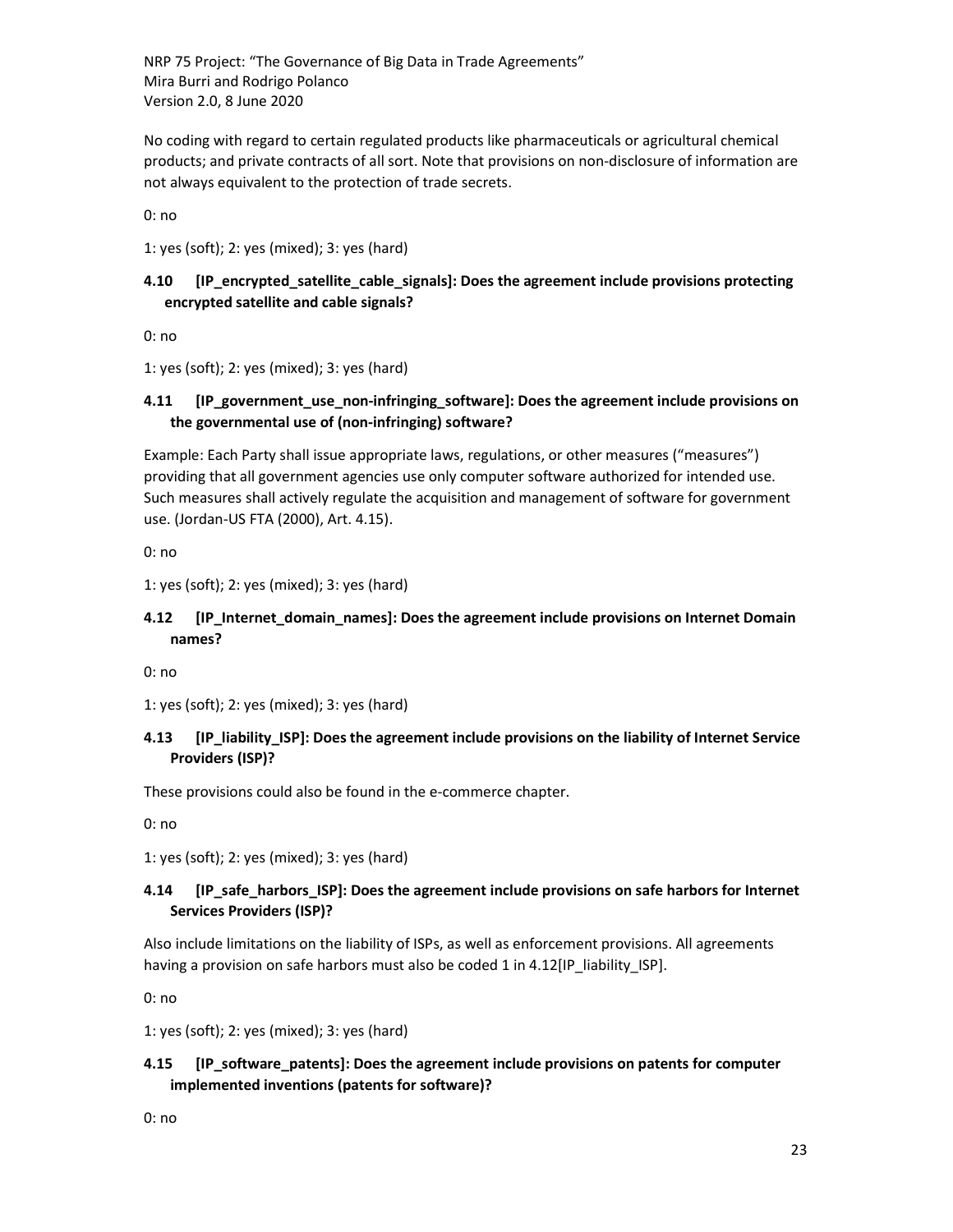1: yes (soft); 2: yes (mixed); 3: yes (hard)

## 4.16 [IP open database]: Does the agreement include provisions on intellectual property databases open to the public?

The word "public" needs to be included, and no data bases for Internet domain names are included here (these are coded in 4.10).

0: no

1: yes (soft); 2: yes (mixed); 3: yes (hard)

## 4.17 [IP\_open\_documents]: Does the agreement include provisions on the availability of documents on the Internet?

Include transparency obligations with explicit availability on line of documents. Soft provisions on "public domain" are not coded. Contact information for domain-name registrants are nor coded here but in 4.10.

0: no

1: yes (soft); 2: yes (mixed); 3: yes (hard)

## 4.18 [IP\_copyright\_and\_related\_rights\_electronic\_reproduction]: Does the agreement include provisions on the right of reproduction in electronic form in copyright and related rights?

Code also under the formulation "any manner or form" as well as explicit.

0: no

1: yes (soft); 2: yes (mixed); 3: yes (hard)

#### 4.19 [IP\_author\_wireless\_publication]: Does the agreement include provisions on author's right to publish by wireless means at any time individually chosen?

0: no

1: yes (soft); 2: yes (mixed); 3: yes (hard)

#### 4.20 [IP copyright and related rights electronic storage]: Does the agreement include provisions on storage of works of copyright and related rights in electronic form?

These provisions include authors' right to authorize or prohibit temporary storage in electronic form of their works. Fixation is also considered part of storage.

0: no

1: yes (soft); 2: yes (mixed); 3: yes (hard)

## 4.21 [IP data flows]: Does the agreement include provisions on data flows inside the intellectual property chapter?

Here only explicit provisions on data flows are coded.

0: no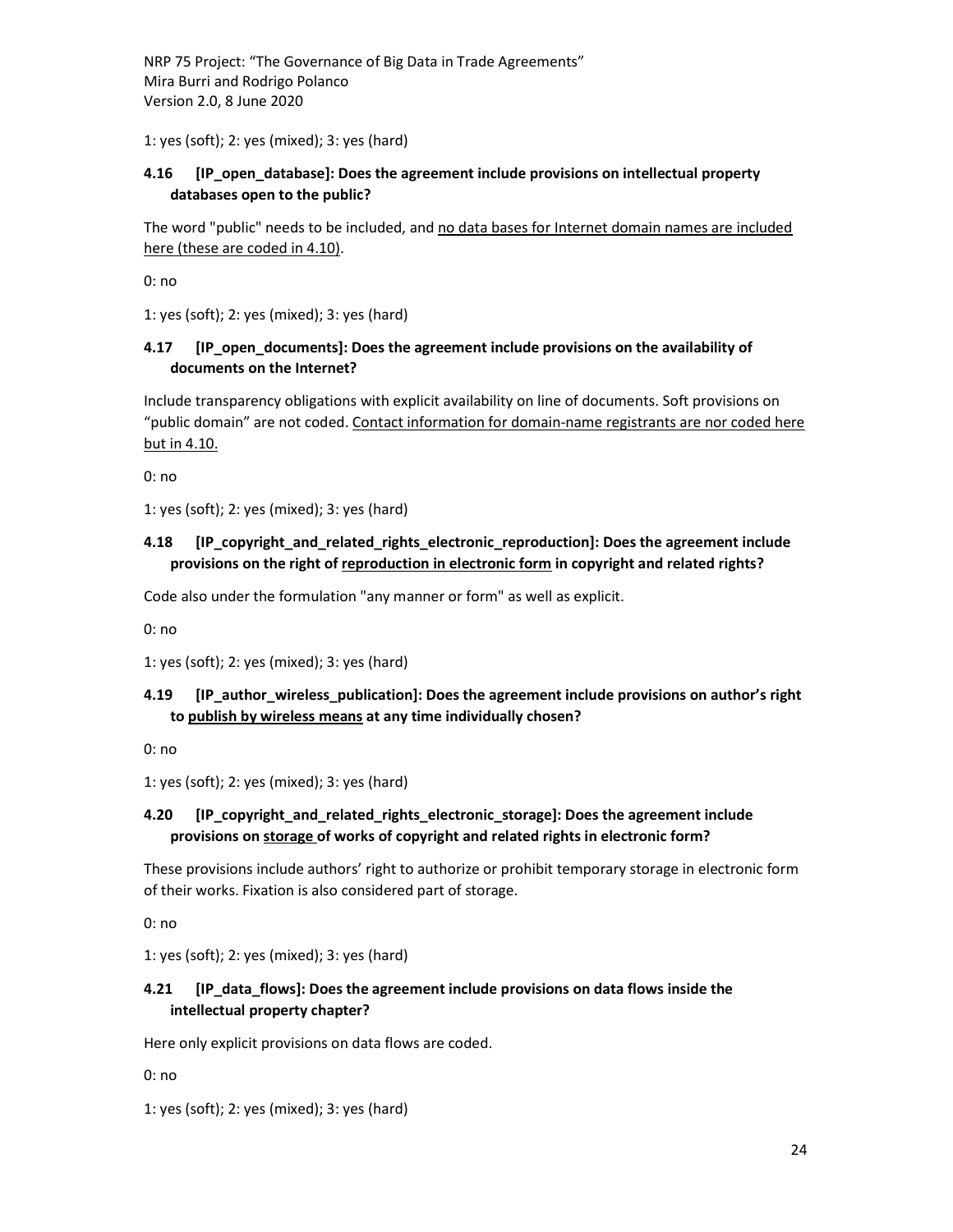#### 4.22 [IP\_digital\_economy]: Does the agreement include provisions on digital economy / globalization of technological innovation and trade?

This could include provisions on the globalization of technological innovation and trade, or with a similar wording.

0: no

1: yes (soft); 2: yes (mixed); 3: yes (hard)

## 5) Specifically created understandings or provisions:

5.1 [ICT\_cooperation]: Does the agreement include an understanding or provisions about cooperation on Information and Communication Technology (ICT)?

0: no

1: yes (soft); 2: yes (mixed); 3: yes (hard)

#### 5.2 [government\_procurement]: Does the agreement include an understanding or provisions allowing government procurement including electronic means?

This is coded regardless the procurement is of digital products (explicitly mentioned) or the procurement via electronic means (digital procurement, electronic auctions).

0: no

1: yes (soft); 2: yes (mixed); 3: yes (hard)

#### 5.3 [standardization\_mutual\_recognition]: Does the agreement include an understanding or specific provisions on standardization and mutual recognition regarding digital means?

0: no

1: yes (soft); 2: yes (mixed); 3: yes (hard)

## 6) Rules on trade in goods related to big data

[trade\_goods\_big\_data]: Does the agreement include provisions about trade in goods related to big data? (E.g. rules on robotics, Internet of Things).

Provisions on paperless trading are not coded here, but in 1.19. [ecommerce\_paperless\_trading]

0: no